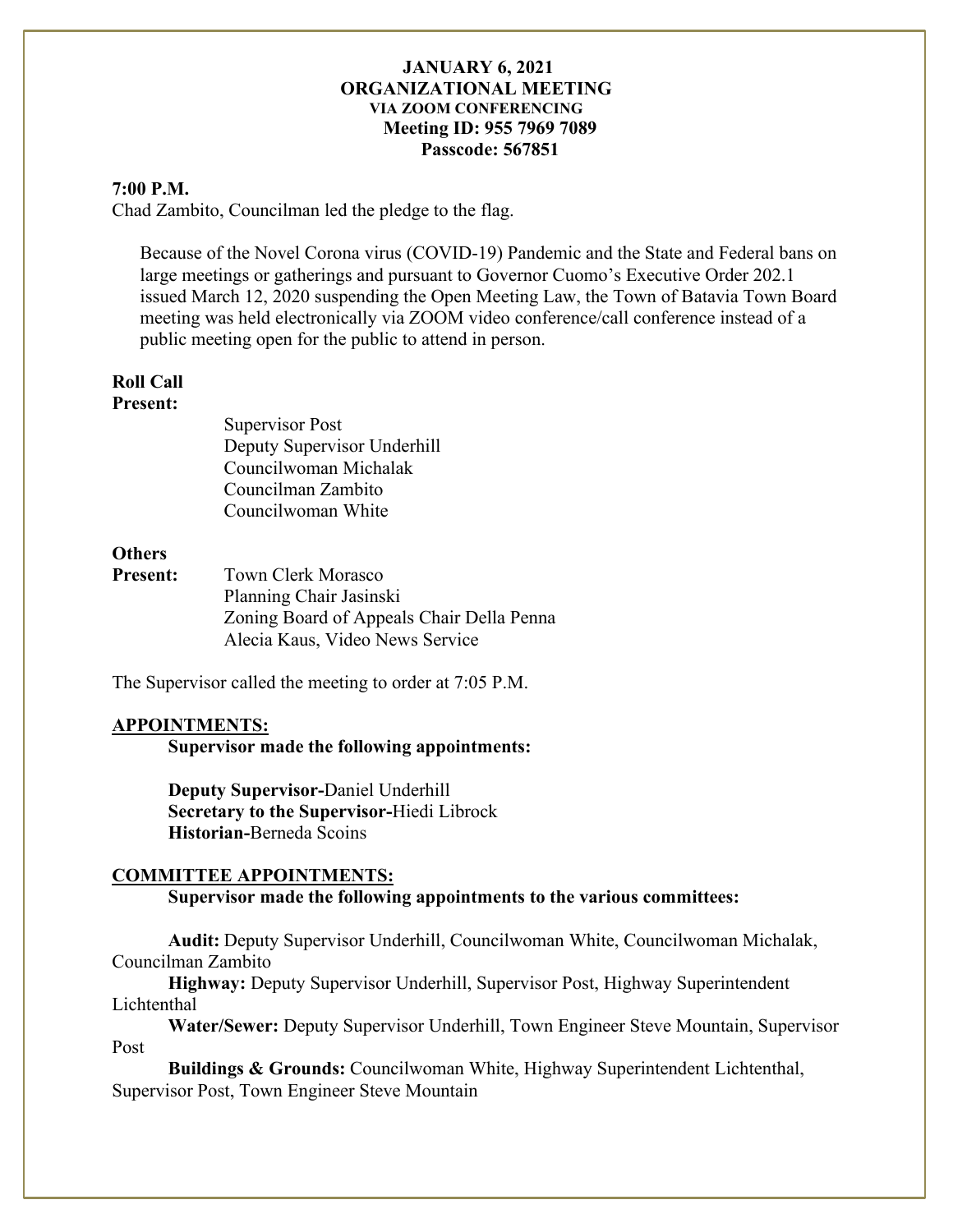**Parks & Recreation:** Councilman Zambito, Councilwoman Michalak, Town Engineer Steve Mountain, and Assistant Engineer/Highway Superintendent Tom Lichtenthal

**Video:** Councilman Zambito

**Fire:** Deputy Supervisor Underhill, Supervisor Post

**Court:** Deputy Supervisor Underhill, Councilman Zambito

**Housing Initiatives:** Councilwoman Michalak

**IT/Records Management:** Supervisor Post, Deputy Supervisor Underhill, Town Clerk Morasco, Town Engineer Steven Mountain

**Planning Board:** Councilwoman White

**Annual Meeting-** The Town Clerk read the information on the New York State Association of Towns Annual Meeting will be held virtually, February 14-17, 2021.

# **RESOLUTION NO. 1:**

Councilwoman White offered the following:

# **GENERAL ORGANIZATIONAL RESOLUTION**

**RESOLVED,** that the following appointments be and are hereby made for the one-year term beginning January 1, 2021 and ending December 31, 2021:

| <b>OFFICE/DESIGNATION</b>                       | <b>APPOINTEE</b> |
|-------------------------------------------------|------------------|
| Landfill CoordinatorThomas Lichtenthal          |                  |
| Registrar of Vital StatisticsTeressa M. Morasco |                  |
|                                                 |                  |
|                                                 |                  |
| Minority & Women Business                       |                  |
|                                                 |                  |
|                                                 |                  |

and be it further

**RESOLVED**, that the following rates, hours, schedules, and conditions be and hereby are established for the one-year term beginning January 1, 2021 and ending December 31, 2021;

- a. Mileage reimbursement rate for the use of a private vehicle in the conduct of official Town business shall be \$.56 per mile.
- b. Personal Development expenses for Town officers and employees is hereby authorized to \$1,000.00 per year; each such personal development expense shall require Town Board approval, amounts in excess must be approved by the Town Board. All meals per day shall not exceed \$40.00.
- c. Employee working during any emergency call out is entitled to meal reimburse not to exceed \$8.00 per meal.
- d. One Employee is hereby authorized to participate in Leadership Genesee at a cost of \$2,100.00, requiring Town Board approval.
- e. The schedule of Regular/Official meeting of the Batavia Town Board shall be the third  $(3<sup>rd</sup>)$ Wednesday of each month, beginning at 7:00 o'clock p.m. and such regular meetings shall be held at the Batavia Town Hall, 3833 West Main Street Road, Batavia, New York.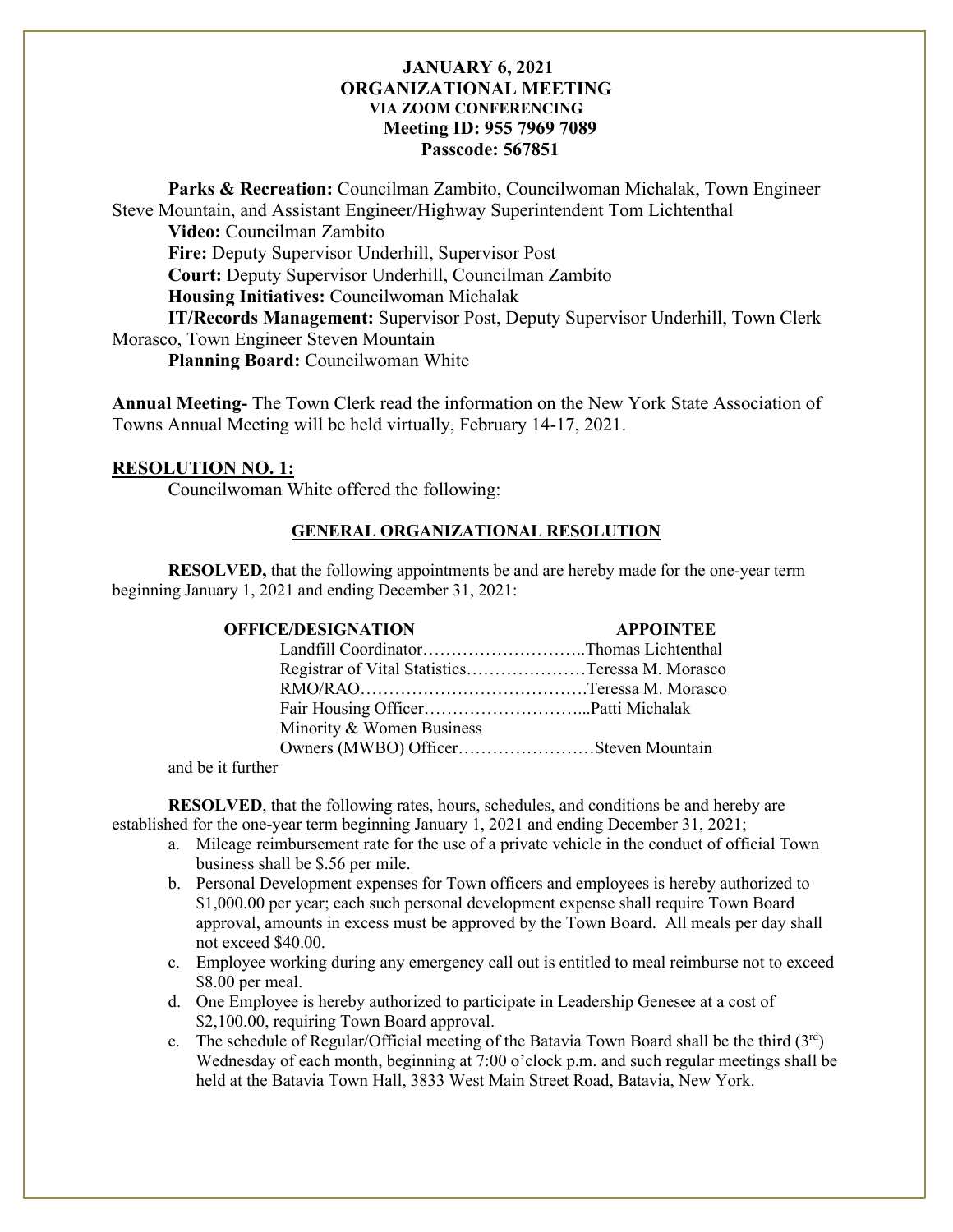- f. The schedule of Work Sessions of the Batavia Town Board shall be each Wednesday, beginning at 5:00 o'clock p.m. and shall be held at the Batavia Town Hall, 3833 West Main Street Road, Batavia, New York. No action shall be taken at such Work Sessions.
- g. The schedule of the Planning Board meetings shall be the first (1st) and third (3rd) Tuesday of each month, beginning at 7:00 o'clock p.m. The meetings shall be held at the Batavia Town Hall, 3833 West Main Street Road, Batavia, New York.
- h. The schedule of the Zoning Board of Appeals meetings shall be the third (3rd) Monday of each month, beginning at 7:00 o'clock p.m. and shall be held at the Batavia Town Hall, 3833 West Main Street Road, Batavia, New York.
- i. The Town Highway Superintendent is hereby authorized to make purchases under the Genesee County Contract.
- j. Office hours at the Town Hall are hereby set at 8:30 a.m. until 4:30 p.m., Monday through Friday, except recognized holidays.
- k. The Daily News (Batavia) is hereby designated as the Town's official newspaper.

**Second by**: Deputy Supervisor Underhill **Ayes:** White, Underhill, Michalak, Zambito, Post **APPROVED by unanimous vote** (5-0)

#### **RESOLUTION NO. 2:**

Deputy Supervisor Underhill offered the following:

# **ADOPTION OF SALARIES FOR 2021 GENERAL, ELECTED AND OFFICE**

**RESOLVED**, the Batavia Town Board hereby adopts the following salaries for 2021

| <b>ELECTED</b>           |             |  |
|--------------------------|-------------|--|
| Supervisor               | \$40,000.00 |  |
| Deputy Supervisor        | \$18,000.00 |  |
| Councilman (3)           | \$10,000.00 |  |
| Town Clerk/Tax Collector | \$72,370.00 |  |
| Highway Superintendent   | \$19,707.00 |  |
| Town Justice (2)         | \$28,000.00 |  |

| <b>APPOINTED</b>                  |                            |  |
|-----------------------------------|----------------------------|--|
| Assessor                          | $$25.00 - $28.89$ per hour |  |
| <b>Assessor Shared Services</b>   | \$28,200.00                |  |
| <b>Assessor Trainee</b>           | $$25.00 - $37.41$ per hour |  |
| Assessment Aide                   | $$20.00 - $26.78$ per hour |  |
| <b>Assessment Clerk-Part-time</b> | $$15.00 - $20.60$ per hour |  |
| <b>Building Inspector</b>         | $$25.81 - $37.41$ per hour |  |
| Building Inspector Shared Svc     | \$25,000.00                |  |
| Cleaner-Part-time                 | $$15.00 - $20.60$ per hour |  |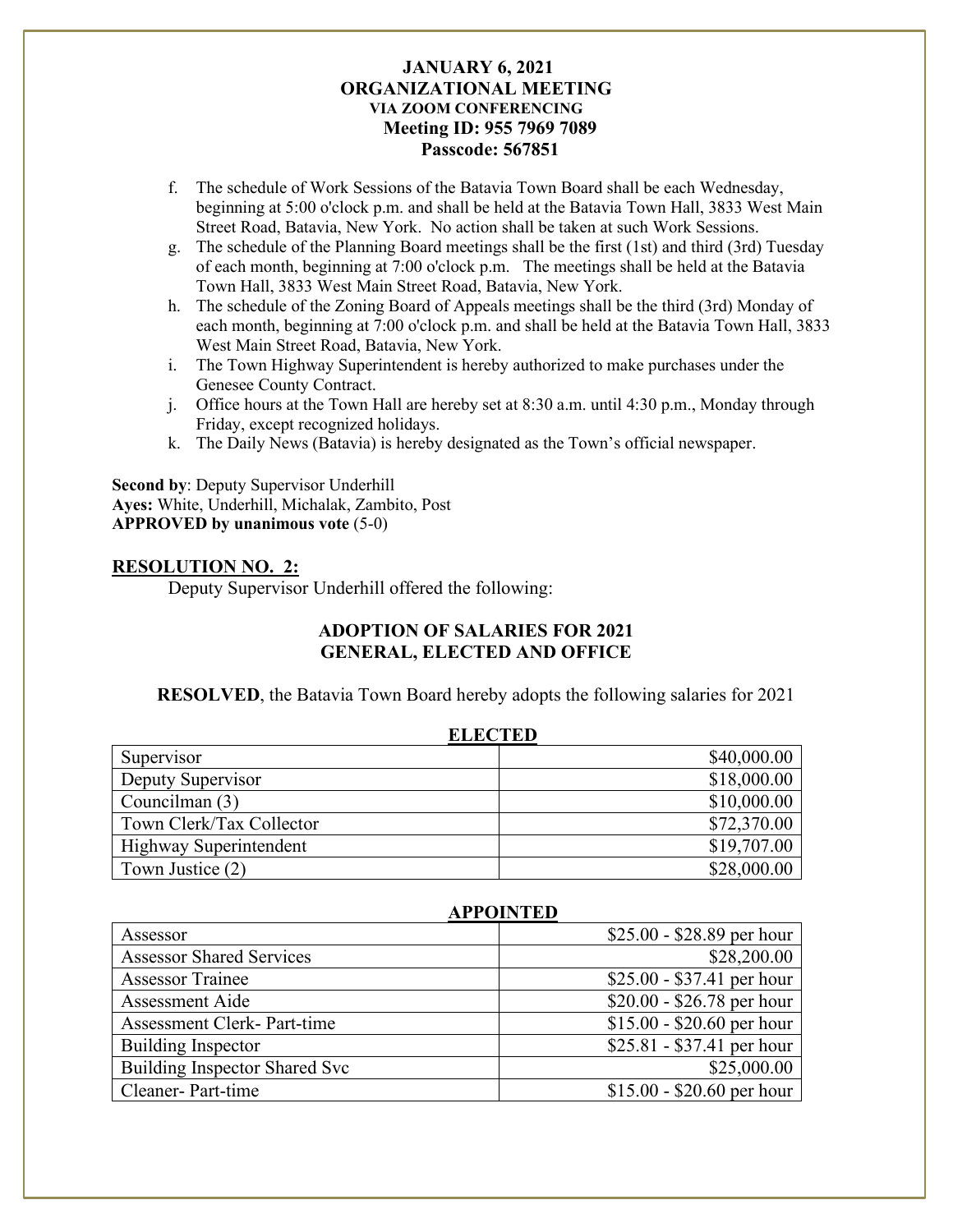| Clerk-Typist                                   | $$14.00 - $20.00$ per hour |
|------------------------------------------------|----------------------------|
| <b>Court Justice Clerk</b>                     | $$14.00 - $21.33$ per hour |
| Court Attendant                                | \$20.26 - \$23.69 per hour |
| Deputy Town Clerk/Tax Collector                | $$17.00 - $22.06$ per hour |
| <b>Engineering Technician</b>                  | $$24.76 - $39.24$ per hour |
| <b>Financial Clerk</b>                         | \$22.00 - \$27.66 per hour |
| Financial Clerk/Sec to Sup Shared Services     | \$18,000.00                |
| Fire Insp./Zoning Ordinance Compliance Officer | \$20.00 - \$28.52 per hour |
| Foreman - Highway and Water/Sewer Dept.        | $$1.65$ per hour           |
| <b>Registrar of Vital Statistics</b>           | \$826.00                   |
| <b>Reproduction Service Operator</b>           | $$17.00 - $20.10$ per hour |
| Secretary to the Supervisor                    | \$32.00 - \$37.68 per hour |
| Sanitary Landfill Coordinator                  | \$4,774.00                 |
| Superfund Landfill Coordinator                 | \$4,774.00                 |
| Town Engineer                                  | \$70.00 - \$83.00 per hour |
| Town Engineer-Assistant                        | \$50.00 - \$61.00 per hour |
| Town Historian                                 | \$6,000.00                 |
|                                                |                            |

**Second by**: Councilwoman Michalak **Ayes:** Underhill, Michalak, Zambito, White, Post **APPROVED by unanimous vote** (5-0)

# **RESOLUTION NO. 3:**

Supervisor Post offered the following:

# **ADOPTION OF SALARIES FOR 2021 PLANNING BOARD AND ZONING BOARD OF APPEALS**

**RESOLVED**, the Batavia Town Board hereby adopts the following salaries for 2021

## **APPOINTED**

| Planning Board Chairman            | \$6,516.00                     |
|------------------------------------|--------------------------------|
| <b>Planning Board Secretary</b>    | \$95.00 - \$149.16 per meeting |
| Planning Board Members (7)         | \$93.97 per meeting            |
| Zoning Board of Appeals Member (4) | \$54.63 per meeting            |
| Zoning Board Chairman              | \$1,442.00                     |
| <b>Zoning Board Secretary</b>      | \$75.00 - \$81.96 per meeting  |

**Second by**: Deputy Supervisor Underhill **Ayes:** Post, Underhill, Michalak, Zambito, White **APPROVED by unanimous vote** (5-0)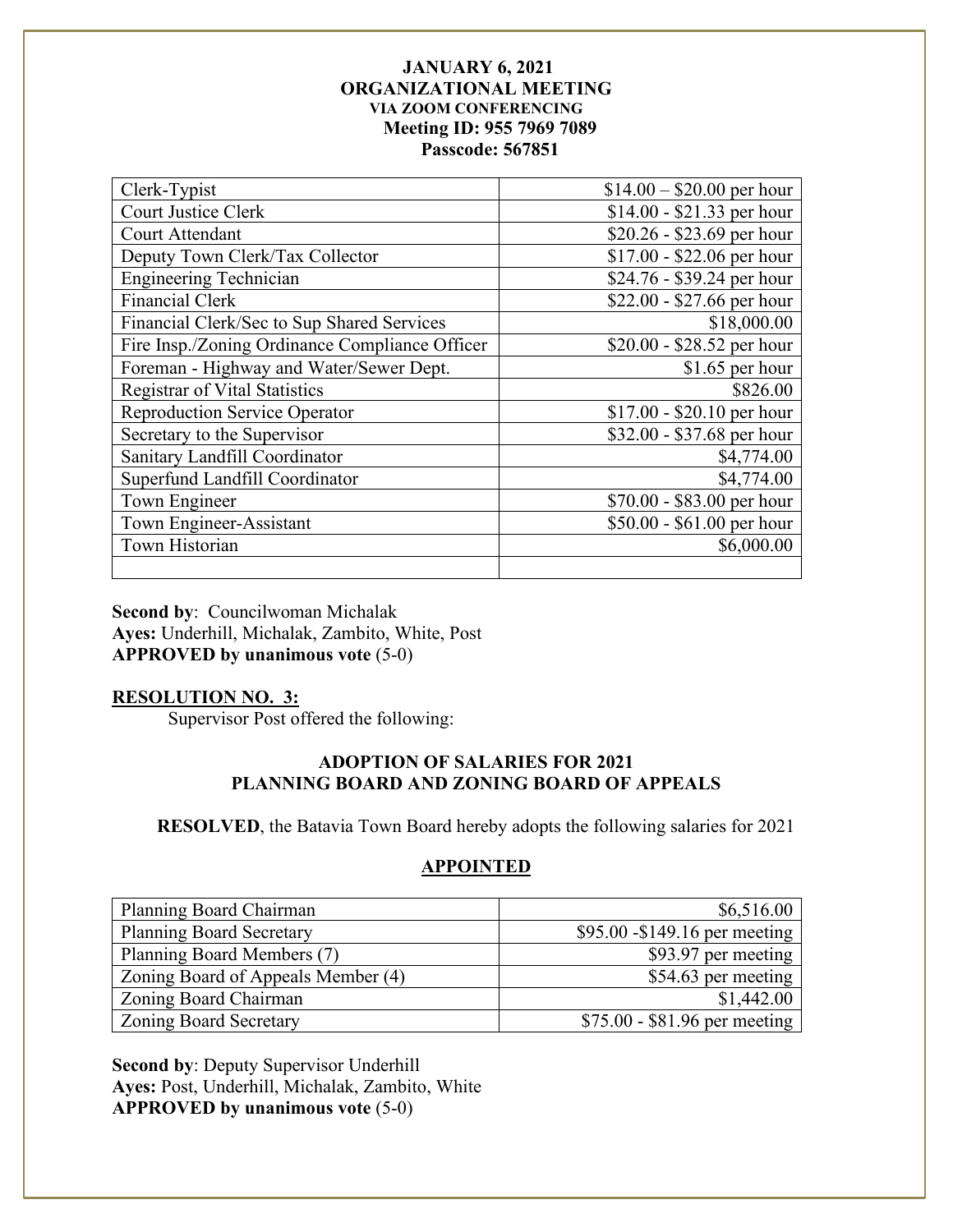#### **RESOLUTION NO. 4:**

Councilwoman Michalak offered the following:

## **ADOPTION OF SALARIES FOR 2021**

#### **HIGHWAY AND WATER/WASTEWATER**

**RESOLVED**, the Batavia Town Board hereby adopts the following salaries for 2021

#### **APPOINTED**

| Crew Leader                              |                            |
|------------------------------------------|----------------------------|
|                                          | $$30.00 - $35.00$ per hour |
| Heavy Equipment Operator (HEO)           | \$19.00 - \$32.58 per hour |
| Highway Employees (MEO)                  | $$19.00 - $31.05$ per hour |
| Highway Employee (MEO) On Call/As Needed | $$19.00 - $22.00$ per hour |
| Laborer                                  | $$15.00 - $27.46$ per hour |
| Sr. Water/Sewer Maintenance Employee     | \$27.00 - \$34.49 per hour |
| Water/Sewer Billing Clerk                | $$19.00 - $26.41$ per hour |
| Water/Sewer Foreman                      | \$11,969.00                |
| Water/Sewer Maintenance Employee         | $$22.00 - $33.16$ per hour |
|                                          |                            |

**Second by:** Councilman Deputy Supervisor **Second by**: Councilman Zambito **Ayes:** Michalak, Zambito, White, Underhill **Abstain:** Post **APPROVED** (4-ayes, 1-abstain)

#### **RESOLUTION NO. 5:**

Councilman Zambito offered the following:

#### **RESOLUTION ESTABLISHING WORKDAY FOR ELECTED AND APPOINTED OFFICIALS**

**RESOLVED,** the Batavia Town Board hereby establishes the following as a standard workday for elected and appointed officials for the purpose of determining days worked reportable to the New York State and Local Employees' Retirement System: ELECTED OFFICIALS

> Supervisor Deputy Supervisor Councilperson Town Justice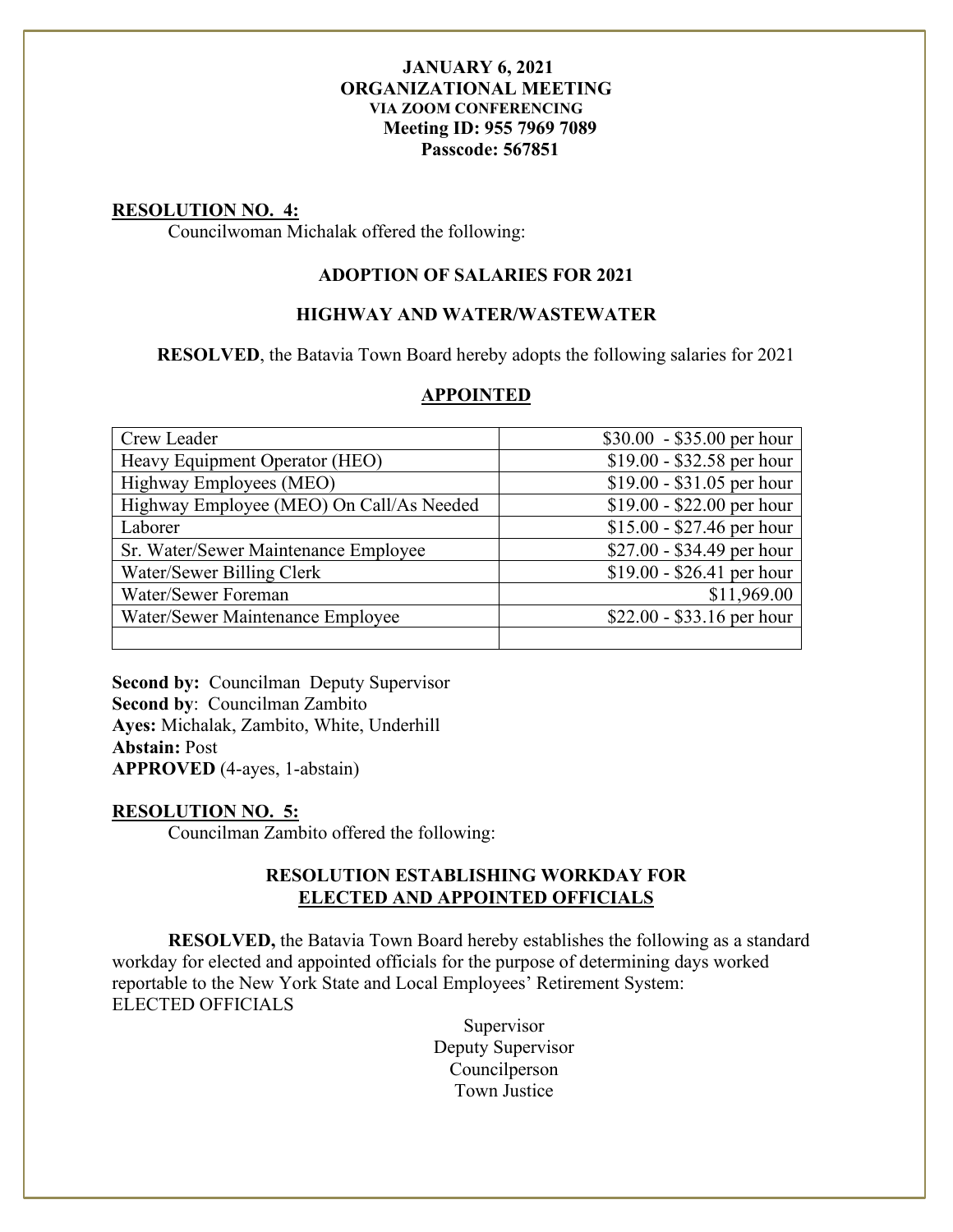Five-day work week, six (6) hour day.

Town Clerk/Tax Collector Highway Superintendent

Five-day work week, eight (8) hour day. APPOINTED OFFICIALS

> Court Attendant Members of Board of Zoning Appeals Members of Planning Board Town Engineer Town Historian

Five-day work week, six (6) hour day.

Assessor Assessor Trainee Assessment Aide Assessment Clerk Assistant Town Engineer Building Inspector Cleaner Clerk-Typist Clerk of the Works Code Enforcement Officer Court Justice Clerk Crew Leader Deputy Town Clerk/Deputy Tax Collector Engineer Technician Financial Clerk Fire Inspector/Zoning Ordinance Compliance Officer Heavy Equipment Operator Laborer Landfill Equipment Coordinator Motor Equipment Operator Planning Intern Registrar of Vital Statistics Reproduction Services Operator Secretary to Supervisor Sr. Water/Wastewater Maintenance Water/Sewer Billing Clerk Water/Wastewater Maintenance

Five-day work week, eight (8) hour day.

**Second by: Councilwoman Michalak Ayes:** Zambito, Michalak, White, Underhill, Post **APPROVED by unanimous vote** (5-0)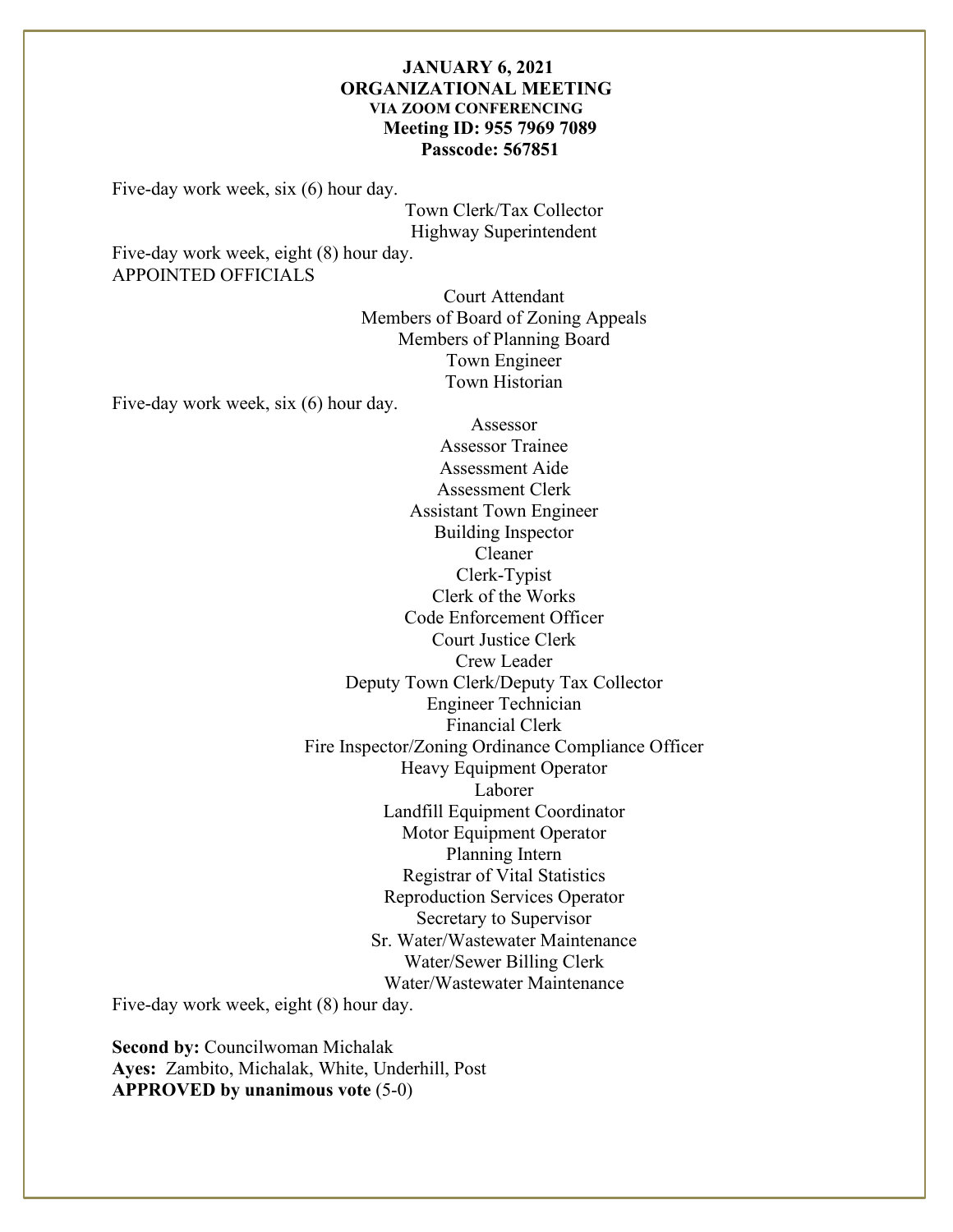## **RESOLUTION NO. 6:**

Councilwoman White offered the following:

# **ESTABLISHING RULES OF PROCEDURE OF THE BATAVIA TOWN BOARD FOR 2021**

**RESOLVED,** that the Batavia Town Board hereby establishes and adopts the following Rules of Procedure for the year 2021:

- 1.) **RULES OF ORDER:** The conduct of meetings of the Batavia Town Board shall be governed by the provisions of Robert's Rules of Order, with the following exceptions (1.) all votes of the Batavia Town Board shall be oral, and the names of all Town Board members present and their votes shall be recorded and entered into the official minutes by the Town Clerk, (2.) in other instances where Roberts Rules contradicts Town Law, Town Law will prevail.
- 2.) **TIMELY DISTRIBUTION:** Those items requiring the attention of the Town Board, as well as those items necessary to the conduct of regular meetings (i.e., agendas, minutes of previous meetings, prepared resolutions, contracts) should be available to Town Board members not later than the close of business on the Friday prior to the meeting at which action is scheduled. The Board will not act on such items (received later than described), and action on items received untimely by Board Members will be deferred to the next regularly scheduled Town Board meeting. To accommodate unforeseen circumstances, however, this rule may be suspended by an affirmative majority vote of the Town Board.
- 3.) **PUBLIC PARTICIPATION:** The responsible and orderly participation of the public (i.e., the audience actually present) at official meetings of the Batavia Town Board shall be encouraged and shall be permitted according to the Rules for Public Participation as may be adopted by resolution of the Town Board.
- 4.) **PUT THE QUESTIONS:** A Town Board Member, by motion may request, "that a question be now put to vote". A motion to "put the question" is not debatable or subject to amendments. The main question shall be on the passage of the matter under consideration, but when amendments are pending the question shall first be taken upon amendments in there order. A motion to "put the question" shall be seconded and passed by a roll call of an affirmative majority vote of the Town Board.
- 5.) **OFFICIAL MINUTES:** The Town Clerk in accordance with Town Law Section 30 (1) "shall keep a complete and accurate record of the proceedings of each meeting", but it is not necessary to keep a record of the proceedings verbatim. The Town Clerk's function in taking the minutes is purely ministerial and he/she has no discretion to include in the minutes only those discussions, which he/she thinks are important. Therefore, all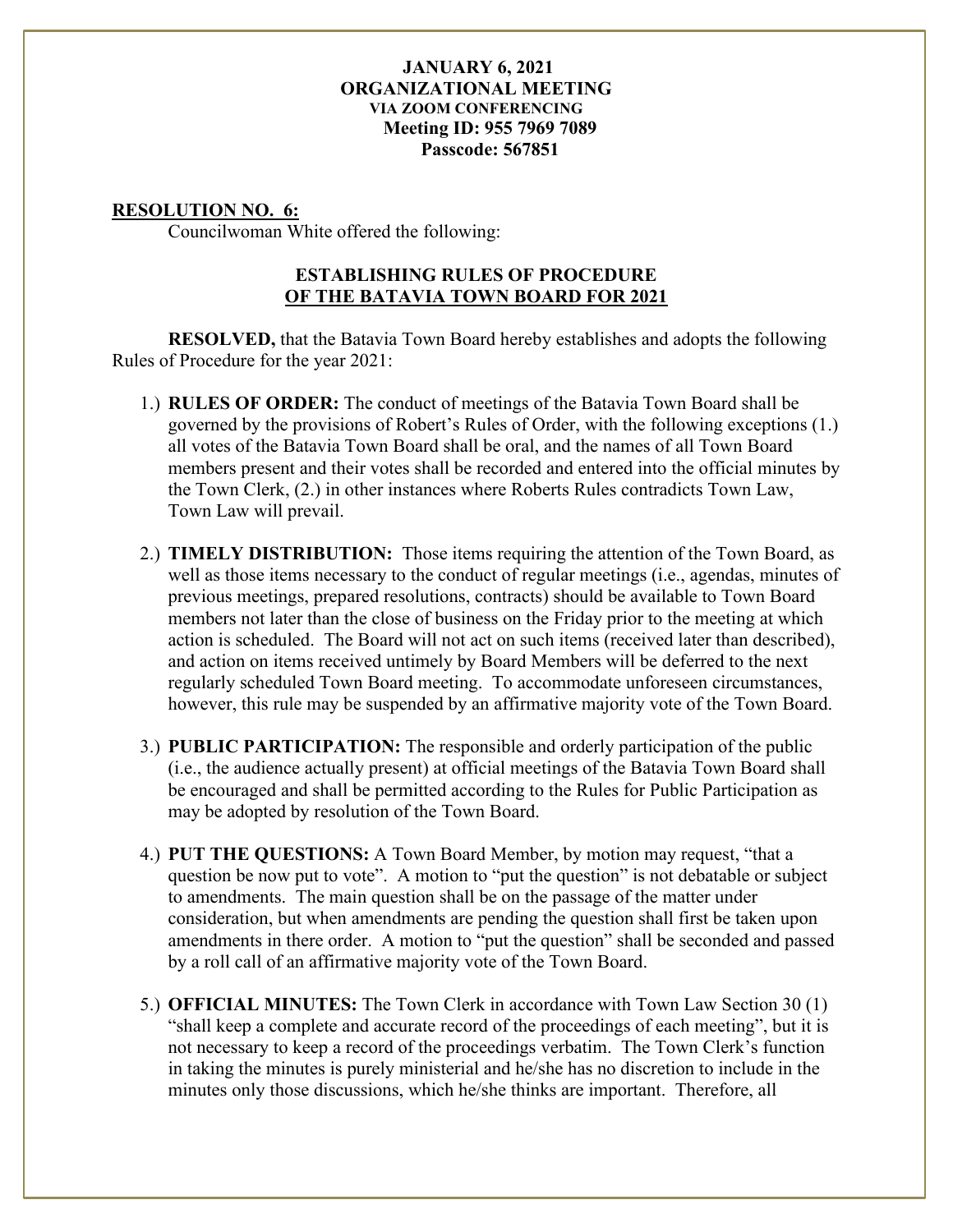discussion and proceedings, unless they fall under a specific statutory requirement, will be recorded referencing the main points only.

6.) **AUDIT:** An Audit Committee consisting of all four (4) Town Board Members shall be appointed by the Town Supervisor. Individual vouchers of the Abstract shall indicate the recommendation of the Town Supervisor for Audit Committee approval

**Second by**: Deputy Supervisor Underhill **Ayes:** White, Underhill, Michalak, Zambito, Post **APPROVED by unanimous vote** (5-0)

# **RESOLUTION NO. 7:**

Deputy Supervisor Underhill offered the following:

# **POLICY CONCERNING PUBLIC PARTICIPATION AT TOWN BOARD MEETINGS**

**WHEREAS,** the Batavia Town Board is interested in and is receptive to the genuine concerns and sincere expressions of all Town residents.

**RESOLVED,** the Supervisor will provide for an orderly and productive forum for public (audience) participation at all meetings of the Town Board, where such participation will be afforded to all residents equally.

**RESOLVED,** each speaker will be limited to five (5) minutes to speak, if necessary, at the time of Public Participation, however they or anyone else may also speak for five (5) minutes at the time a resolution is being discussed.

**Second by: Councilwoman White Ayes:** Underhill, White, Michalak, Zambito, Post **APPROVED by unanimous vote** (5-0)

# **RESOLUTION NO. 8:**

Supervisor Post offered the following:

# **DESIGNATION OF OFFICIAL DEPOSITORY**

**RESOLVED,** that the Batavia Town Board hereby designates the following as official depository of the Town of Batavia for all operational accounts:

# Five Star Bank – Batavia, New York

**RESOLVED,** that the Batavia Town Board hereby designates the following as official depository of the Town of Batavia for Investment purposes: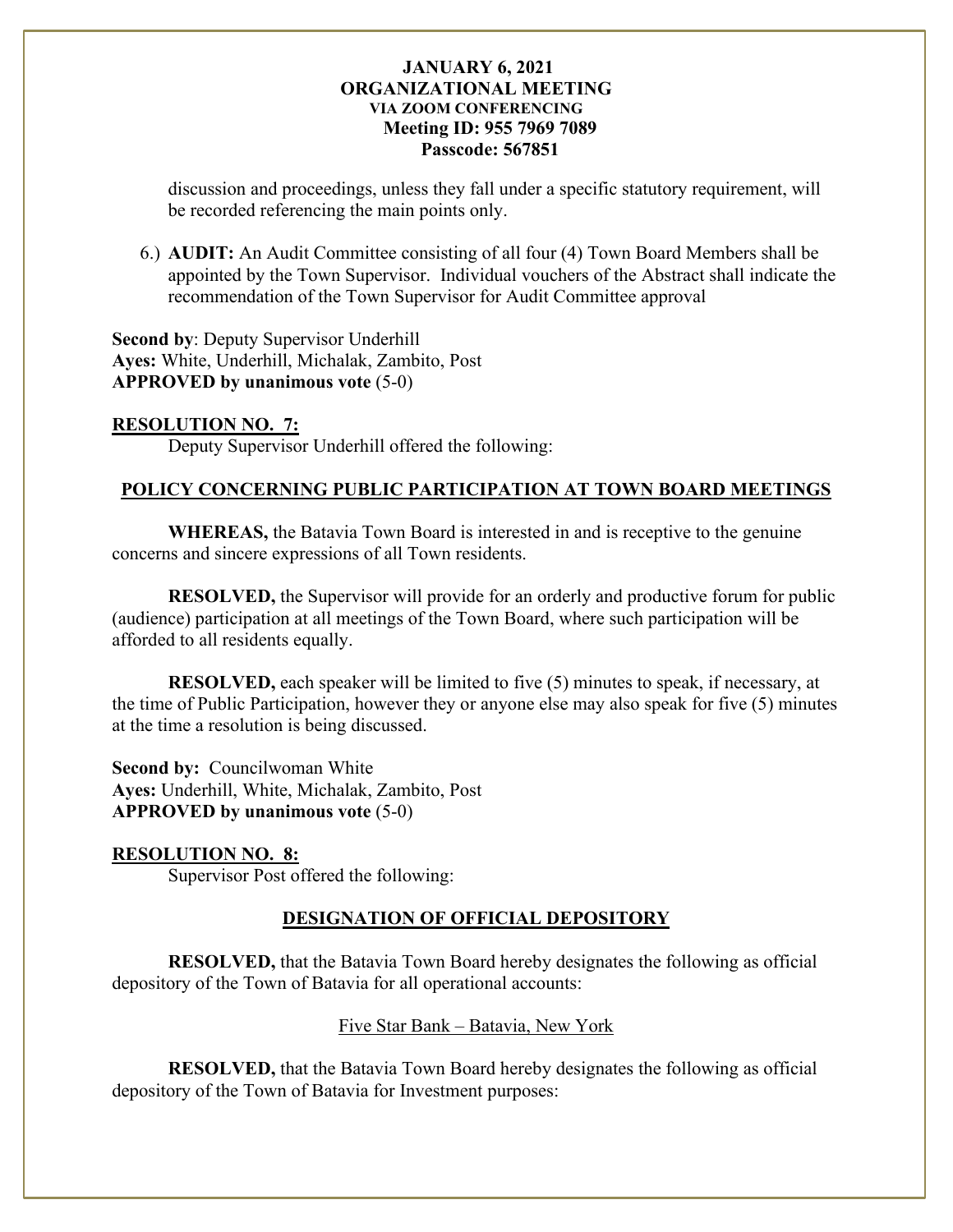- 1. M&T Bank, Oakfield, New York
- 2. Five Star Bank, Batavia, New York
- 3. Key Bank, Batavia, New York
- 4. Bank of Castile, Batavia, New York
- 5. First Niagara Bank, Batavia, New York
- 6. J P Morgan Chase Bank NA
- 7. NY Class

**Second by:** Councilwoman White **Ayes:** Post, White, Underhill, Michalak, Zambito **APPROVED by unanimous vote** (5-0)

#### **RESOLUTION NO. 9:**

Councilwoman Michalak offered the following:

# **OFFICIAL UNDERTAKING OF MUNICIPAL OFFICIALS**

**WHEREAS**, various sections of New York State Town Law and Public Officers Law require that certain officials execute an Official Undertaking; and

**WHEREAS**, we, the Town Board of the Town of Batavia hereby require the Supervisor, Deputy Supervisor, Town Clerk,/Tax Collector, Deputy Town Clerk/Deputy Tax Collector, Town Justice, Town Justice Clerks, Secretary to the Supervisor, Bookkeeper, and Highway Superintendent to execute said Official Undertaking as required by said law;

## **NOW, THEREFORE**

**BE IT RESOLVED** that the Batavia Town Board hereby approves the document entitled "Town of Batavia Official Undertaking of Municipal Officers", annexed hereto, as to its form and manner of execution, and be it

**FURTHER RESOLVED,** The Town does and shall maintain insurance coverage, in the sum of \$1,000,000.00 for the Town Clerk/Tax Collector, Deputy Town Clerk/Deputy Tax Collector, Highway Superintendent, and Secretary to the Supervisor and in the sum of \$125,000 for the Bookkeeper, Court Clerks and Town Justices to indemnify against losses through the failure of the officers, clerks and employees covered there under faithfully to perform their duties or to account properly for all monies or property received by virtue of their positions or employment, and through fraudulent or dishonest acts committed by the officers, clerks and employees covered there under; and be it

**FURTHER RESOLVED,** that said Official Undertaking containing the notarized signatures' of those named municipal officials be filed in the Office of the Town Clerk, as well as the original copies of the insurance policies indicating the sufficiency of the sureties to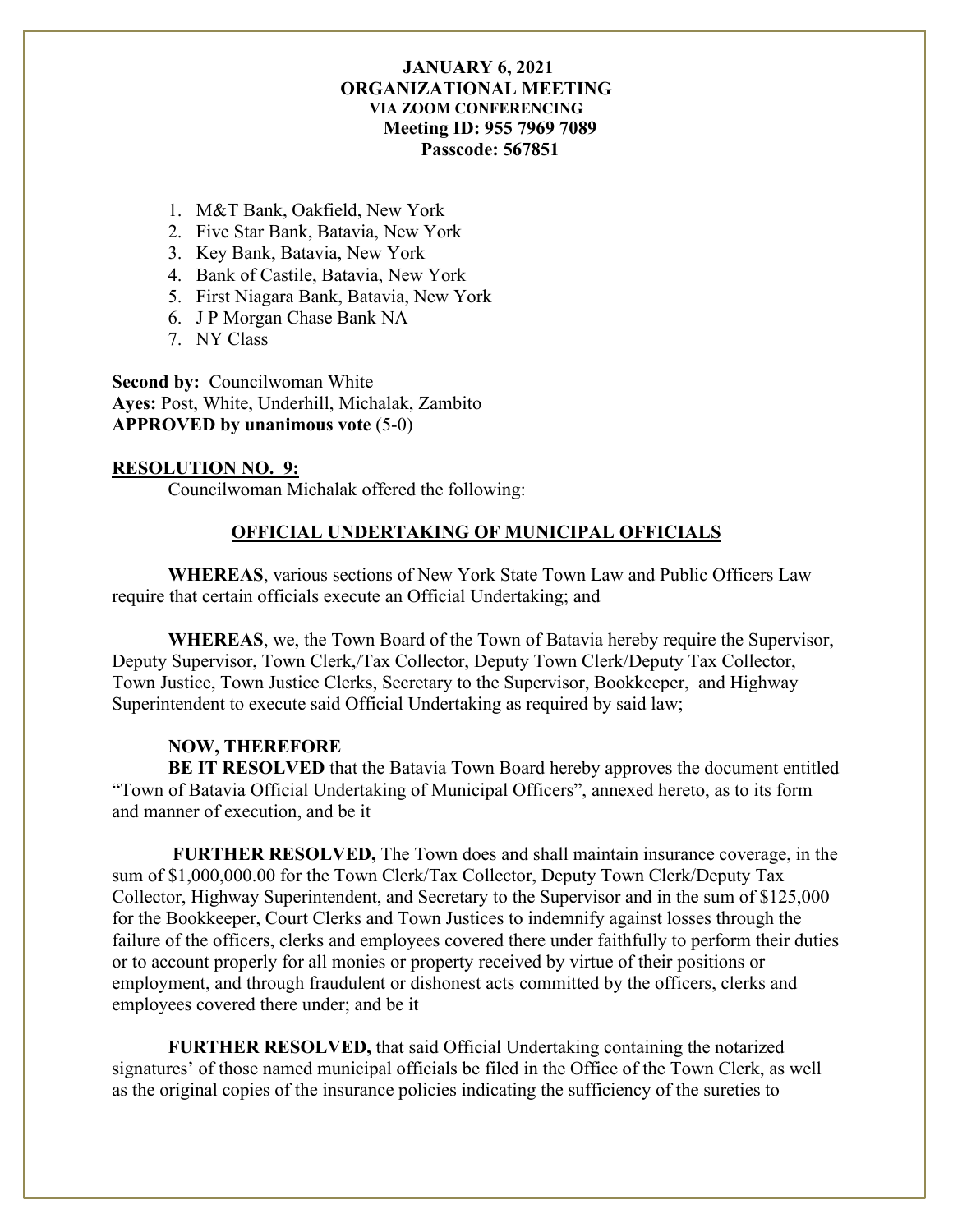indemnify the Town against losses which may arise from failure of such officials to properly discharge their duties.

**Second by:** Councilman Zambito **Ayes:** Michalak, Zambito, White, Underhill Post **APPROVED by unanimous vote** (5-0)

## **TOWN OF BATAVIA OFFICIAL UNDERTAKING OF MUNICIPAL OFFICERS**

**WHEREAS**, Gregory H. Post, of the Town of Batavia, County of Genesee, New York, has been elected to the Office of Supervisor of the Town of Batavia, and

**WHEREAS**, Daniel G. Underhill, of the Town of Batavia, County of Genesee, New York, has been appointed to the Office of Deputy Supervisor of the Town of Batavia, and

**WHEREAS**, Teressa M. Morasco, of the Town of Batavia, County of Genesee, New York, has been elected to the Office of Town Clerk and Tax Collector of the Town of Batavia and

**WHEREAS**, Sarah J.E. Sauka, of the Town of Batavia, County of Genesee, New York, has been appointed to the Office of Deputy Town Clerk/Deputy Tax Collector of the Town of Batavia, and

**WHEREAS**, Andrew J. Young, Sr., of the Town of Batavia, County of Genesee, New York, has been elected to the Office of Town Justice of the Town of Batavia, and

**WHEREAS**, Lisa A. Funke, of the Town of Batavia, County of Genesee, New York, has been elected to the Office of Town Justice of the Town of Batavia, and

**WHEREAS**, Morgan R. Leaton, of the Town of Batavia, County of Genesee, New York, has been appointed to the Office of Town Justice Clerk of the Town of Batavia, and

**WHEREAS**, Melissa A. Mason, of the Town of Batavia, County of Genesee, New York, has been appointed to the Office of Town Justice Clerk of the Town of Batavia, and

**WHEREAS**, Hiedi E. Librock, of the Town of Batavia, County of Genesee, New York, has been appointed to the Office of Secretary to the Supervisor of the Town of Batavia, and

**WHEREAS**, Marcy E. Crandall, of the Town of Batavia, County of Genesee, New York, has been appointed to the Office of Town Bookkeeper of the Town of Batavia, and

**WHEREAS**, Thomas W. Lichtenthal, Jr, of the Town of Batavia, County of Genesee,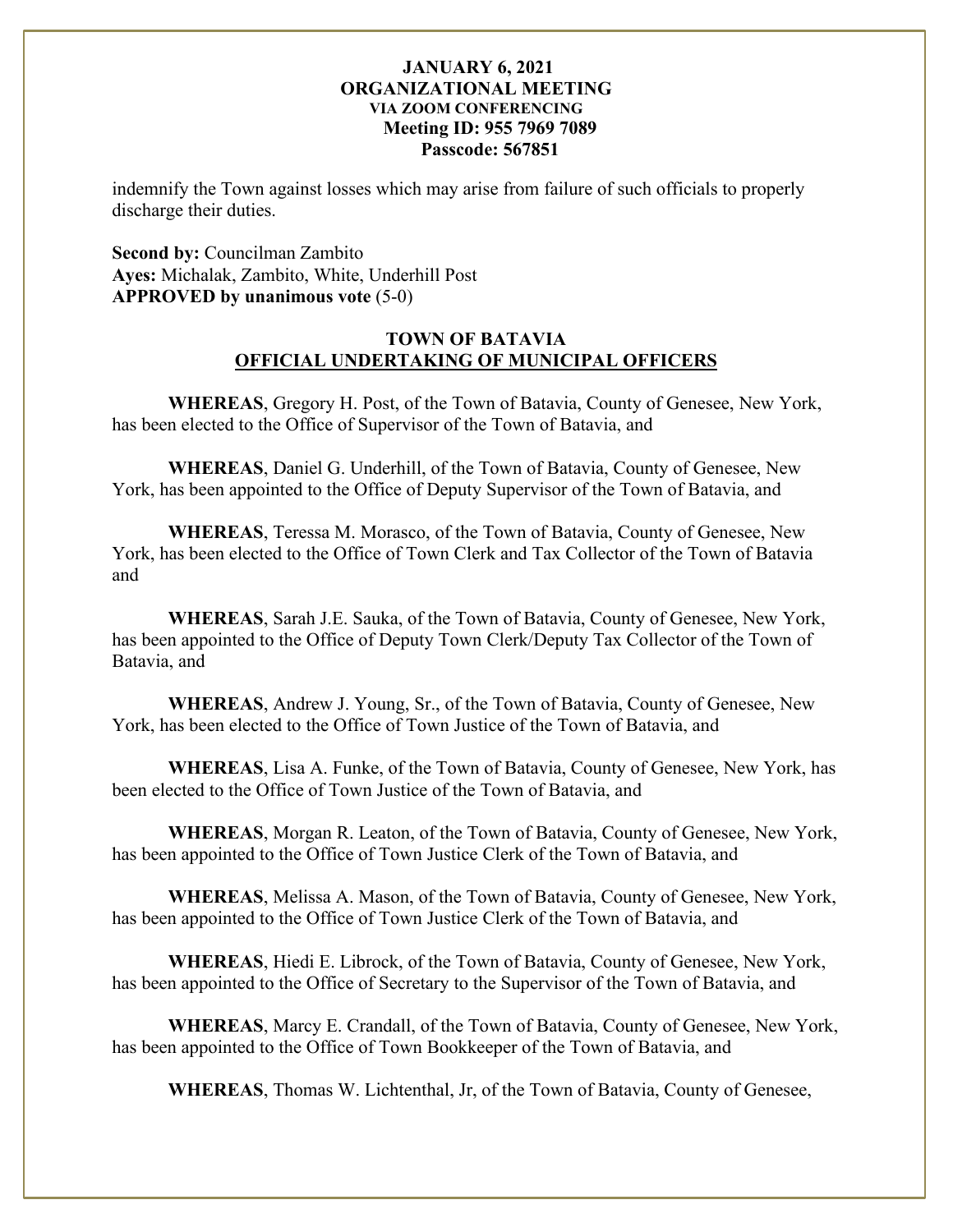New York, has been elected to the Office of Superintendent of Highways of the Town of Batavia,

**NOW, THEREFORE**, I(we) as respective officer(s) above, do hereby undertake with the Town of Batavia that I(we) will faithfully perform and discharge the duties of my/our office, and will promptly account for and pay over all moneys or property received as a Town Officer, in accordance with the law or in default thereof, that the parties executing such undertaking will pay all damages, costs and expenses resulting from such default; and

 This undertaking of the Town Supervisor is further conditioned upon that he will well and truly keep, pay over and account for all moneys and property, including any special district funds, belonging to the Town and coming into his hands as such Supervisor; and

 This undertaking of the Deputy Town Supervisor is further conditioned upon that he will well and truly keep, pay over and account for all moneys and property, including any special district funds, belonging to the Town and coming into his hands as such Deputy Supervisor; and

 This undertaking of the Town Clerk is further conditioned that she will well and truly keep, pay over and account for all moneys and property coming into her hands as such Town Clerk; and

 This undertaking of the Tax Collector is further conditioned that she will well and truly keep, pay over and account for all moneys and property coming into her hands as such Tax Collector; and

 This undertaking of the Deputy Town Clerk/Deputy Tax Collector is further conditioned that she will well and truly keep, pay over and account for all moneys and property coming into her hands as such Deputy Town Clerk/Deputy Tax Collector; and

 This undertaking of the Town Justices further conditioned that he will well and truly keep, pay over and account for all moneys and property coming into is hands as such Town Justice; and

 This undertaking of the Town Justice Clerks is further conditioned that she will well and truly keep, pay over and account for all moneys and property coming into her hands as such Town Justice Clerk; and

 This undertaking of the Highway Superintendent is further conditioned that he will well and truly keep, pay over and account for all moneys and property coming into his hands as such Highway Superintendent; and

 This undertaking of the Secretary to the Supervisor is further conditioned that she will well and truly keep, pay over and account for all moneys and property coming into her hands as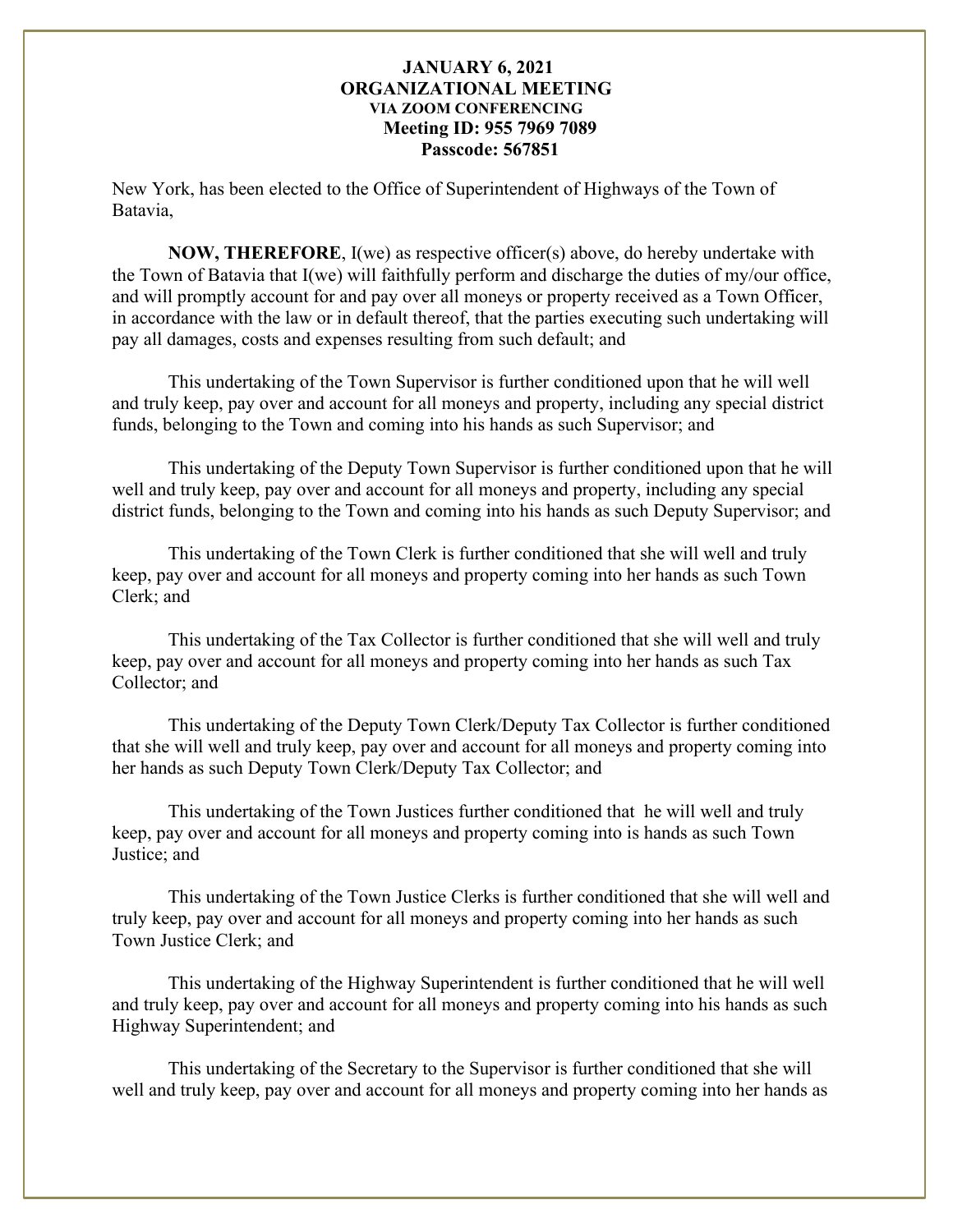such Secretary to the Supervisor; and

 This undertaking of the Bookkeeper is further conditioned that she will well and truly keep, pay over and account for all moneys and property coming into her hands as such Bookkeeper.

Dated: January 6, 2021 Town of Batavia

Teressa M. Morasco Sarah J.E. Sauka

Andrew J. Young, Sr.<br>
Town Justice<br>
Town Justice<br>
Town Justice

Morgan R. Leaton Melissa A. Mason<br>Town Justice Clerk Town Justice Clerk

Hiedi E. Librock Marcy E. Crandall Secretary to the Supervisor Bookkeeper

Gregory H. Post Daniel G. Underhill Town Supervisor **Deputy Supervisor** 

Town Clerk/Tax Collector Deputy Town Clerk/ Deputy Tax Collector

Town Justice

 $\_$ 

 $\_$ 

Town Justice Clerk

Thomas W. Lichtenthal, Jr. Highway Superintendent

STATE OF NEW YORK:

:SS:

 $\mathcal{L}_\text{max}$  , and the set of the set of the set of the set of the set of the set of the set of the set of the set of the set of the set of the set of the set of the set of the set of the set of the set of the set of the

COUNTY OF GENESEE

On the  $\_\_\_\_$  day of  $\_\_\_\_\_\_$ , 20  $\_\_\_\_\$  before me, the undersigned, a Notary Public in and for said State, personally appeared

personally known to me or provided me on the basis of satisfactory evidence to be the individual whose name is subscribed to the within instrument and acknowledged to me that he/she executed the same in his/her capacity, and that by this signature on the instrument, the individual, or the person upon behalf of which the individual acted, executed the instrument.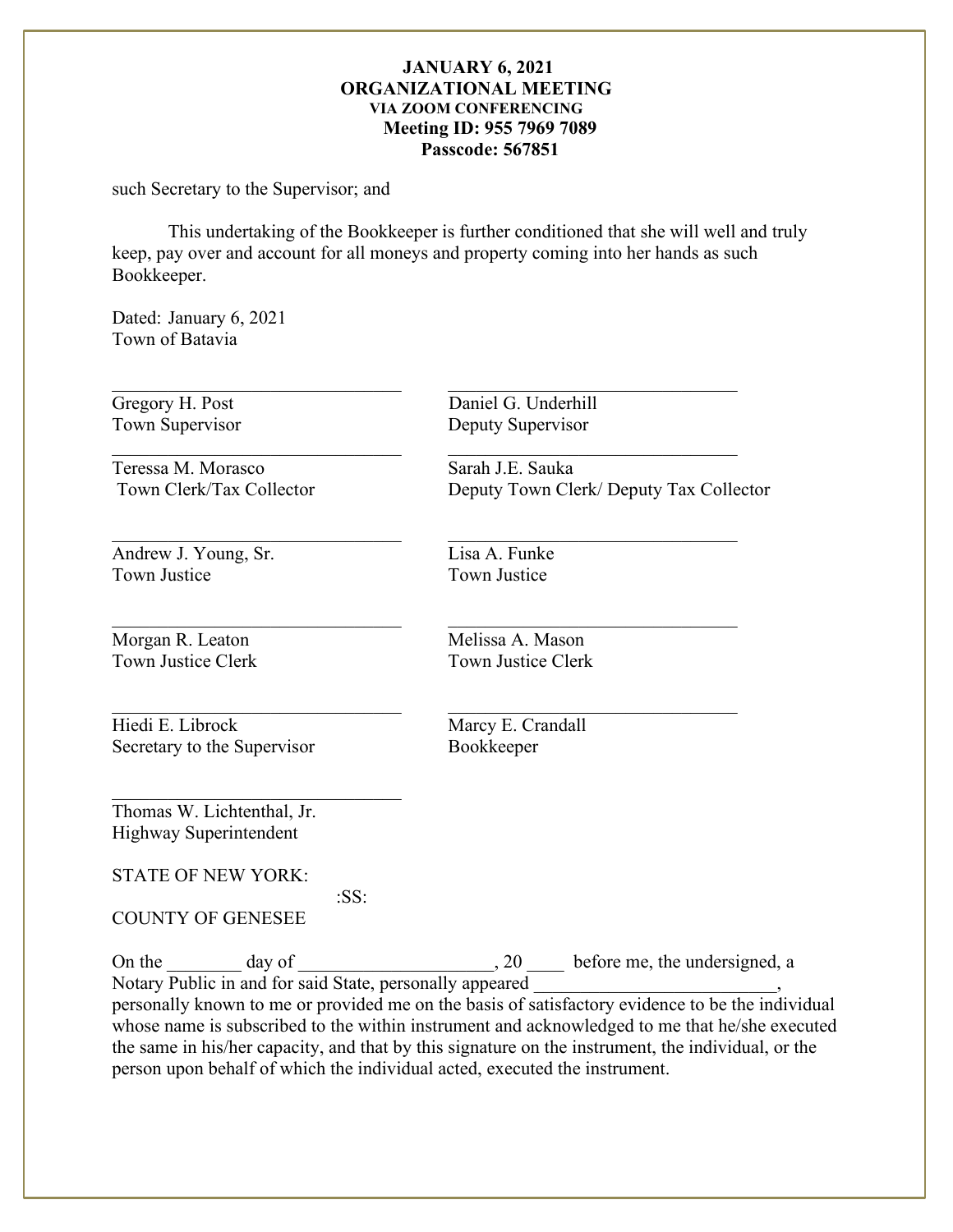## NOTARY PUBLIC – STATE OF NEW YORK

 $\overline{\mathcal{L}}$  , and the contribution of the contribution of  $\overline{\mathcal{L}}$ 

#### **RESOLUTION NO. 10:**

Councilman Zambito offered the following:

#### **AUTHORIZATION OF PETTY CASH**

**RESOLVED,** pursuant to Section 64-1a of the Town Law the Batavia Town Board hereby authorizes a petty cash fund for the Town Clerk/Tax Collector not to exceed two hundred (\$200.00) dollars and a petty cash fund for the Justice Clerks not to exceed two hundred (\$200.00) dollars.

**Second by:** Deputy Supervisor Underhill **Ayes:** Zambito, Underhill, Michalak, White, Post **APPROVED by unanimous vote** (5-0)

#### **RESOLUTION NO. 11:**

Councilwoman White offered the following:

## **AUTHORIZATION FOR THE SUPERVISOR TO PAY CERTAIN CLAIMS PRIOR TO AUDIT**

**RESOLVED,** pursuant to Section 118 of the Town Law the Batavia Town Board hereby authorizes the Supervisor to pay claims for public utilities, postage, freight and express charges, before they are audited; and be it

**FURTHER RESOLVED,** the Batavia Town Board also authorizes ACH payments to the United States Department of Agriculture Rural Development before they are audited for the following:

> Alexander/Pike Road Batavia-Bethany Townline Road Creek/East Roads Ellicott/Townline Road Hartshorn/Hopkins/Pearl Lover's Lane Pearl Street Road Pratt Road Rose Road Saile Drive Sewer Sewer Capacity Shepard/Putnam Roads Southwest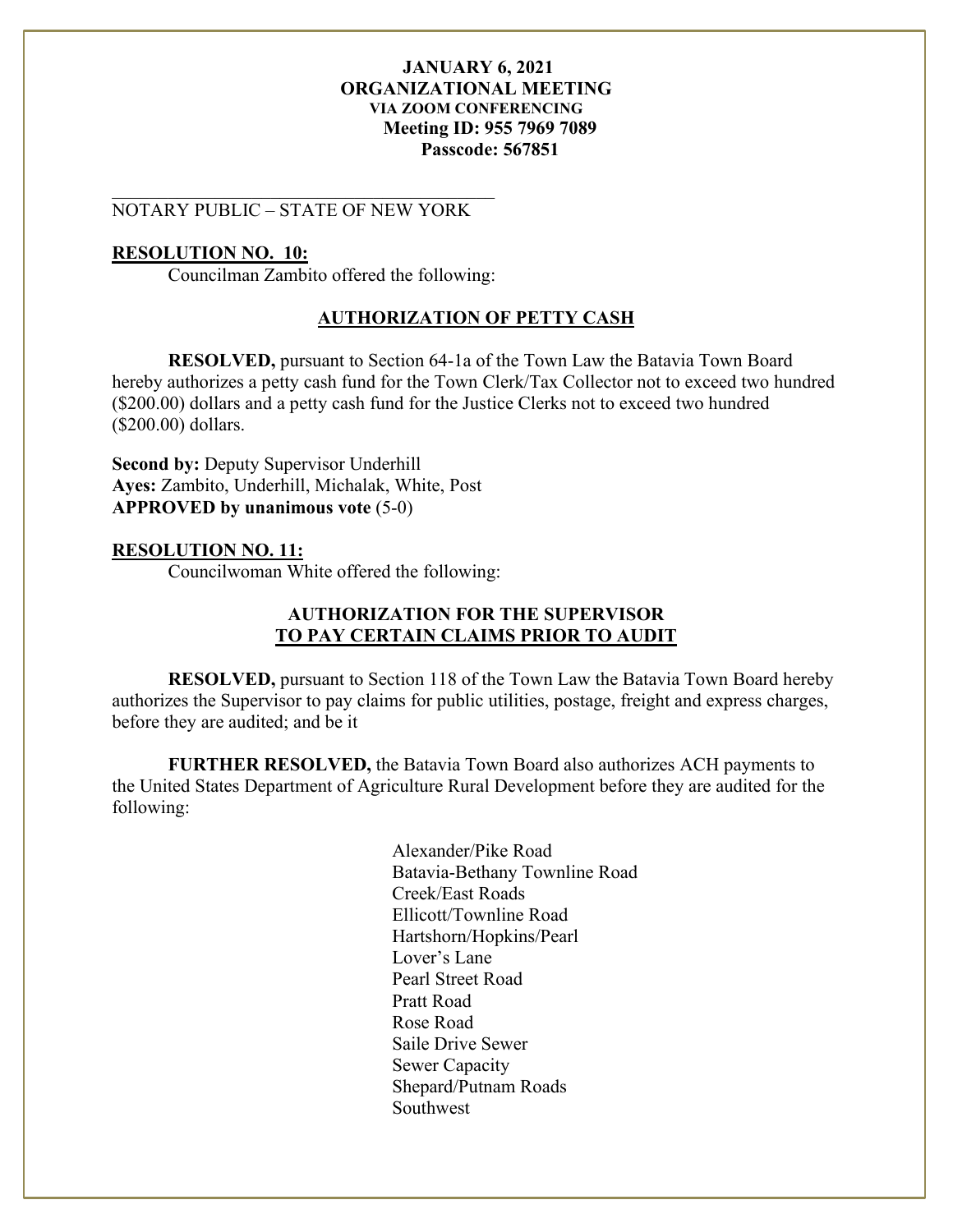Townline Road West Main Sewer Wilkinson Road Wortendyke Road

**Second by:** Councilman Zambito **Ayes:**, White, Zambito, Underhill, Michalak Post **APPROVED by unanimous vote** (5-0)

## **RESOLUTION NO. 12:**

Deputy Supervisor Underhill offered the following:

## **AGREEMENT FOR THE EXPENDITURE OF HIGHWAY MONEYS**

**WHEREAS,** the Town Board and Town Highway Superintendent should enter into an agreement relative to the expenditure of highway moneys for repair and improvement of Town Highways (Highway Law 284);

**WHEREAS,** the agreement must be prepared in duplicate, signed by a majority of the Town Board Members and the Highway Superintendent and filed with the Town Clerk and the Genesee County Highway Department.

**RESOLVED,** the Batavia Town Board hereby adopts the Town Highway Superintendent Agreement relative to the expenditure of Highway moneys for repair and improvement of Town Highways, as presented by the Town of Batavia Highway Superintendent.

**Second by:** Councilwoman White **Ayes:** Underhill, White, Michalak, Zambito, Post **APPROVED by unanimous vote** (5-0)

#### **RESOLUTION NO. 13:**

Supervisor Post offered the following:

#### **APPLICATIONS FOR APPOINTMENTS IN THE TOWN OF BATAVIA**

**RESOLVED,** in order to encourage the participation of all Town residents in the governmental and political process of the Town the following criteria will be used:

- 1. Appointments will be made based on qualifications.
- 2. Positions will be advertised in the Towns Official newspaper, The Daily News.
- 3. The attached application form will be the official form to be used for submission by the applicants to the Town Board for consideration.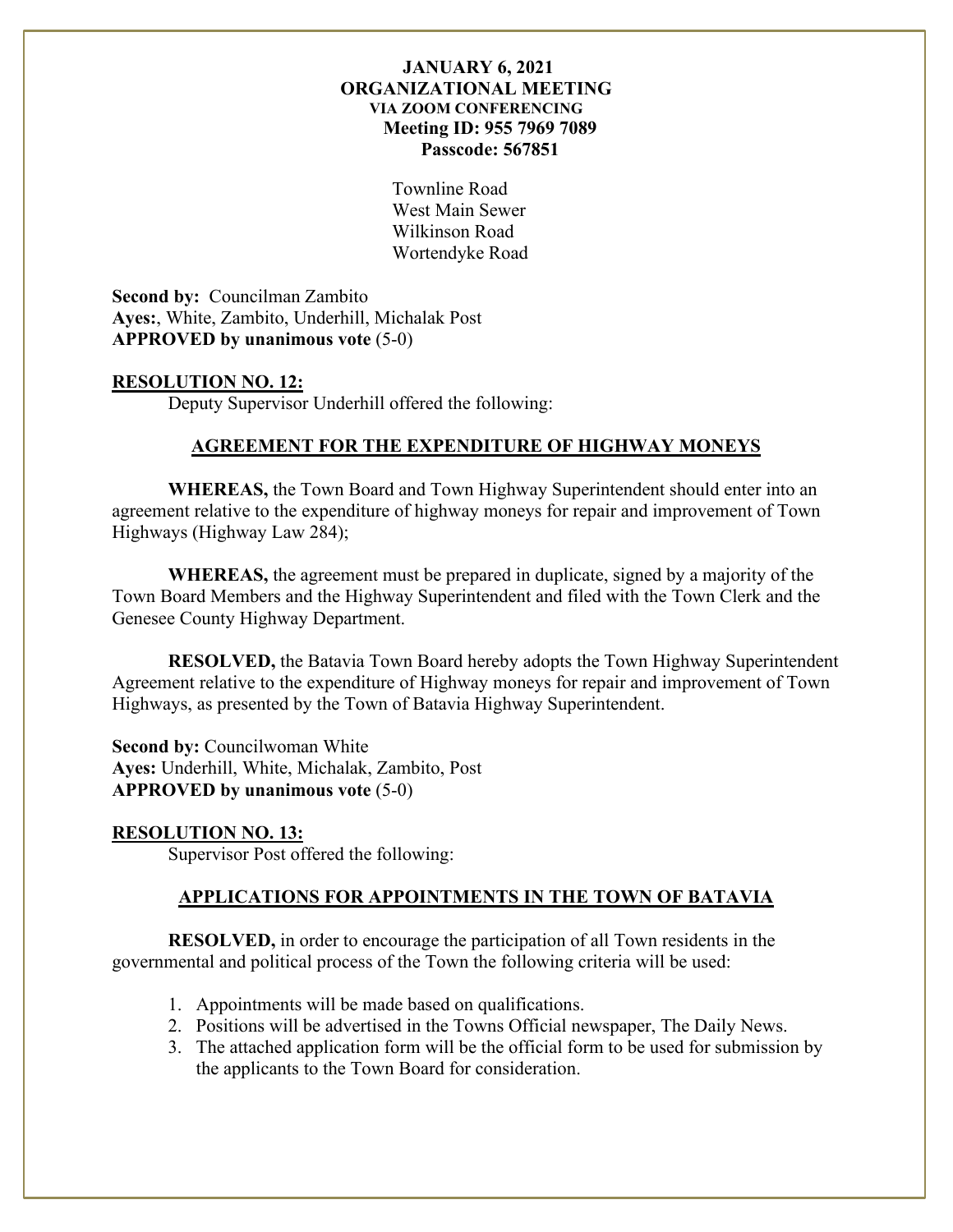**Second by: Councilwoman Michalak** Ayes: Post, Michalak, Zambito, White, Underhill **APPROVED by unanimous vote (5-0)** 

# **APPLICATION FOR APPOINTMENTS**

**TOWN OF BATAVIA** 

3833 West Main Street Road Batavia, New York 14020 Phone: (585) 343-1729 Fax: (585) 343-8461

ADDRESS:

PHONE: EMAIL: EMAIL:

EDUCATION: University of the contract of the contract of the contract of the contract of the contract of the contract of the contract of the contract of the contract of the contract of the contract of the contract of the c

**EXPERIENCE** (Attach resume if needed)

#### OTHER QUALICATIONS OR INTERESTS PERTINENT TO THIS POSITION

(A brief letter can be attached if needed)

#### **REFERENCES**

| . .              | <b>PHONE:</b> |
|------------------|---------------|
| $\overline{2}$ . | <b>PHONE:</b> |
| 3.               | <b>PHONE:</b> |

## **RESOLUTION NO. 14:**

Councilwoman Michalak offered the following: **PAYROLL SCHEDULE FOR 2021**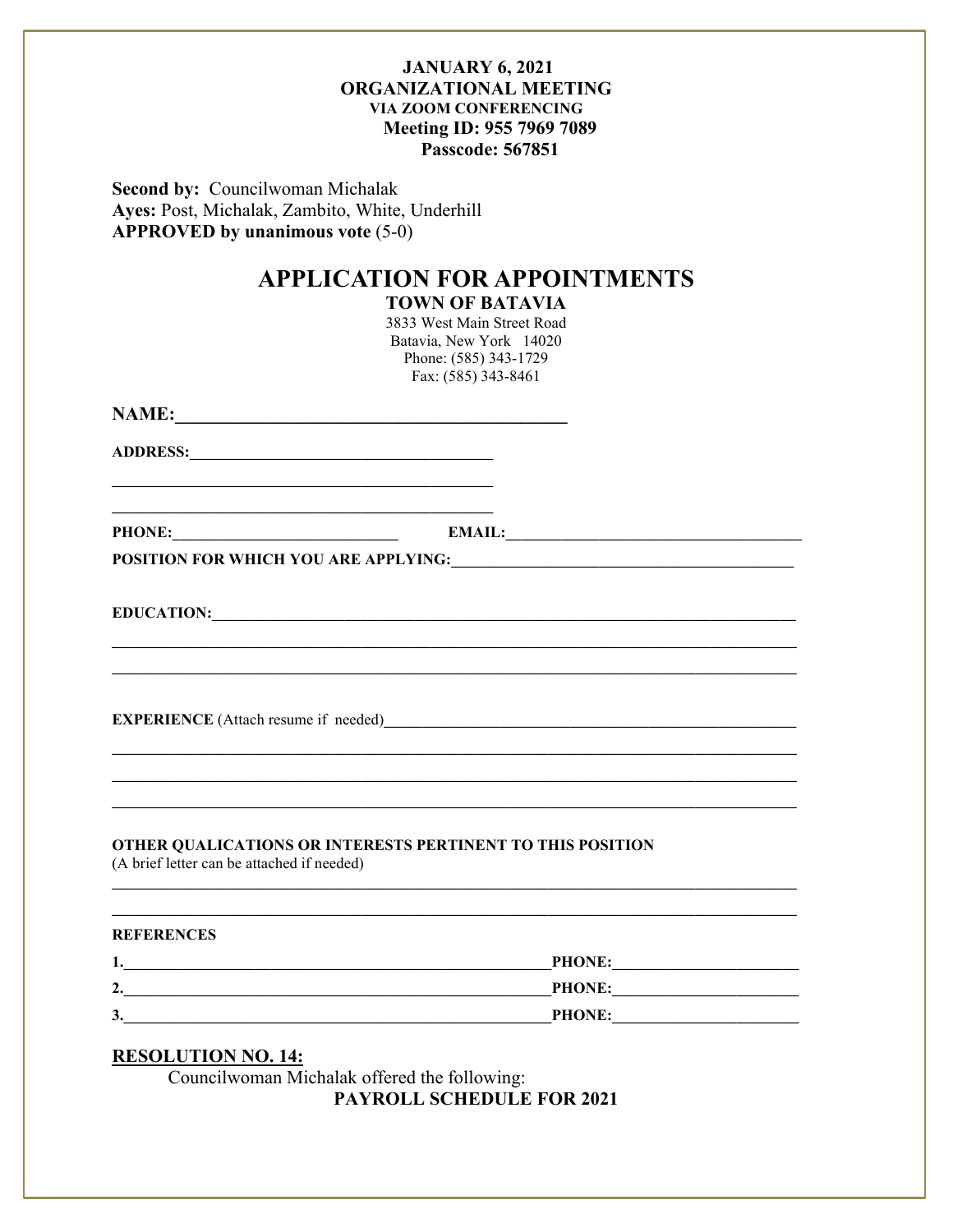**RESOLVED**, the Batavia Town Board hereby adopts the payroll schedule for 2021 to be bi-weekly for all employees, including the Town Planning Board Members, and the Zoning Board of Appeals Members.

**Second by:** Councilman Zambito **Ayes:** Michalak, Zambito, White, Underhill, Post **APPROVED by unanimous vote** (5-0)

#### **RESOLUTION NO. 15:**

Councilman Zambito offered the following:

#### **AUTHORIZING CONSULTING SERVICES**

**RESOLVED,** all consulting services must first receive approval from the Town Board, however to avoid the delay of development or any other project requiring consulting services in the Town, the Supervisor is hereby authorized to approve, during the interim of monthly meetings, costs not to exceed four thousand dollars (\$4,000.00); and be it further

**RESOLVED,** all monthly invoices are required by the Town, and payment of any invoices received later than the first Wednesday before the regularly scheduled Town Board Meeting may be delayed to the following month. Consulting costs for each task performed must be itemized on separate invoices. Invoices must be sent to the Supervisor.

**Second by: Deputy Supervisor Underhill Ayes:** Zambito, Underhill, Michalak, White, Post **APPROVED by unanimous vote** (5-0)

#### **RESOLUTION NO. 16:**

Councilwoman White offered the following:

#### **VIDEO TAPING**

**WHEREAS,** the Batavia Town Board wishes that the Town Board meeting proceedings of the Town of Batavia be attainable and accessible to as many citizens as possible.

#### **NOW, THEREFORE BE IT**

**RESOLVED,** the Batavia Town Board hereby authorizes Alecia Kaus, Video News Service to video tape and upload the Town Board Meetings at a rate of forty-five dollars (\$45.00) per hour.

**Second by:** Councilwoman Michalak **Ayes:** White, Michalak, Zambito, Underhill, Post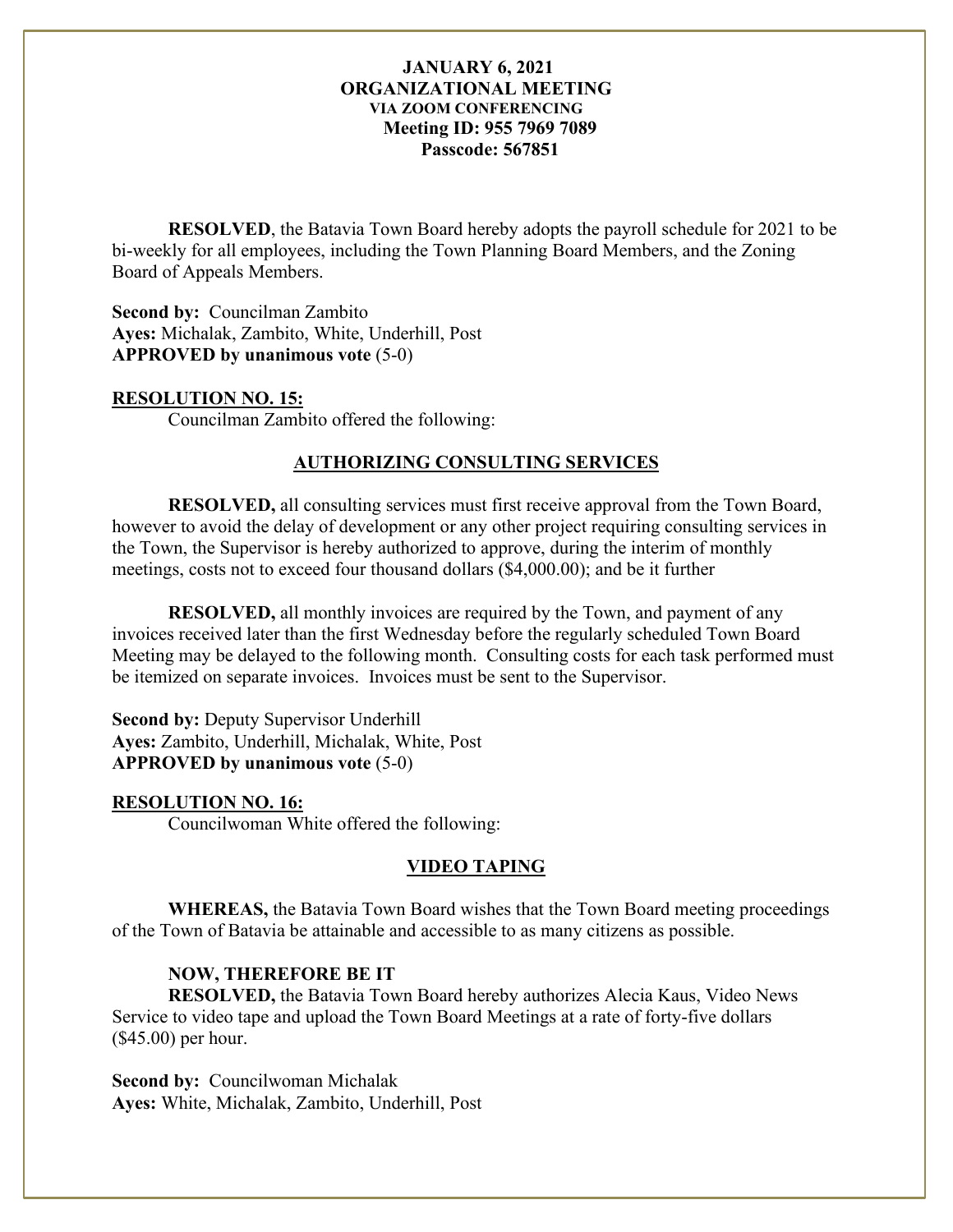**APPROVED by unanimous vote** (5-0)

#### **RESOLUTION NO. 17:**

Deputy Supervisor Underhill offered the following:

#### **RESOLUTION ESTABLISHING HOLIDAY SCHEDULE**

RESOLVED, the Batavia Town Board hereby establishes the following Holiday Schedule for 2021:

> January 1, 2021 New Year's Day February 15, 2021 President's Day April 2, 2021 Good Friday May 31, 2021 Memorial Day July 5, 2021 Independence Day September 6, 2021 Labor Day October 11, 2021 Columbus Day November 11, 2021 Veteran's Day November 25, and November 26, 2021 Thanksgiving December 23, 2021 Half Day - Closing at 12:00 P.M. December 24, 2021 Christmas Day December 30, 2021 Half Day - Closing at 12:00 P.M. December 31, 2021 New Year's Day

**Second by:** Councilman Zambito **Ayes:** Underhill, Zambito, White, Michalak, Post **APPROVED by unanimous vote** (5-0)

#### **RESOLUTION NO. 18:**

Supervisor Post offered the following:

#### **APPOINTMENT TO PLANNING BOARD**

**WHEREAS,** Kathleen Jasinski, 2982 West Main St Road, Batavia, New York, term on the Town of Batavia Planning Board as Chairwoman expired on December 31, 2020.

#### **NOW, THEREFORE, BE IT**

**RESOLVED,** the Batavia Town Board hereby re-appoints Kathleen Jasinski to the Town of Batavia Planning Board as Chairwoman, effective January 1, 2021 and expiring December 31, 2027; and be it further

**RESOLVED,** said member appointed is subject to completing the required training within each calendar year; and be it further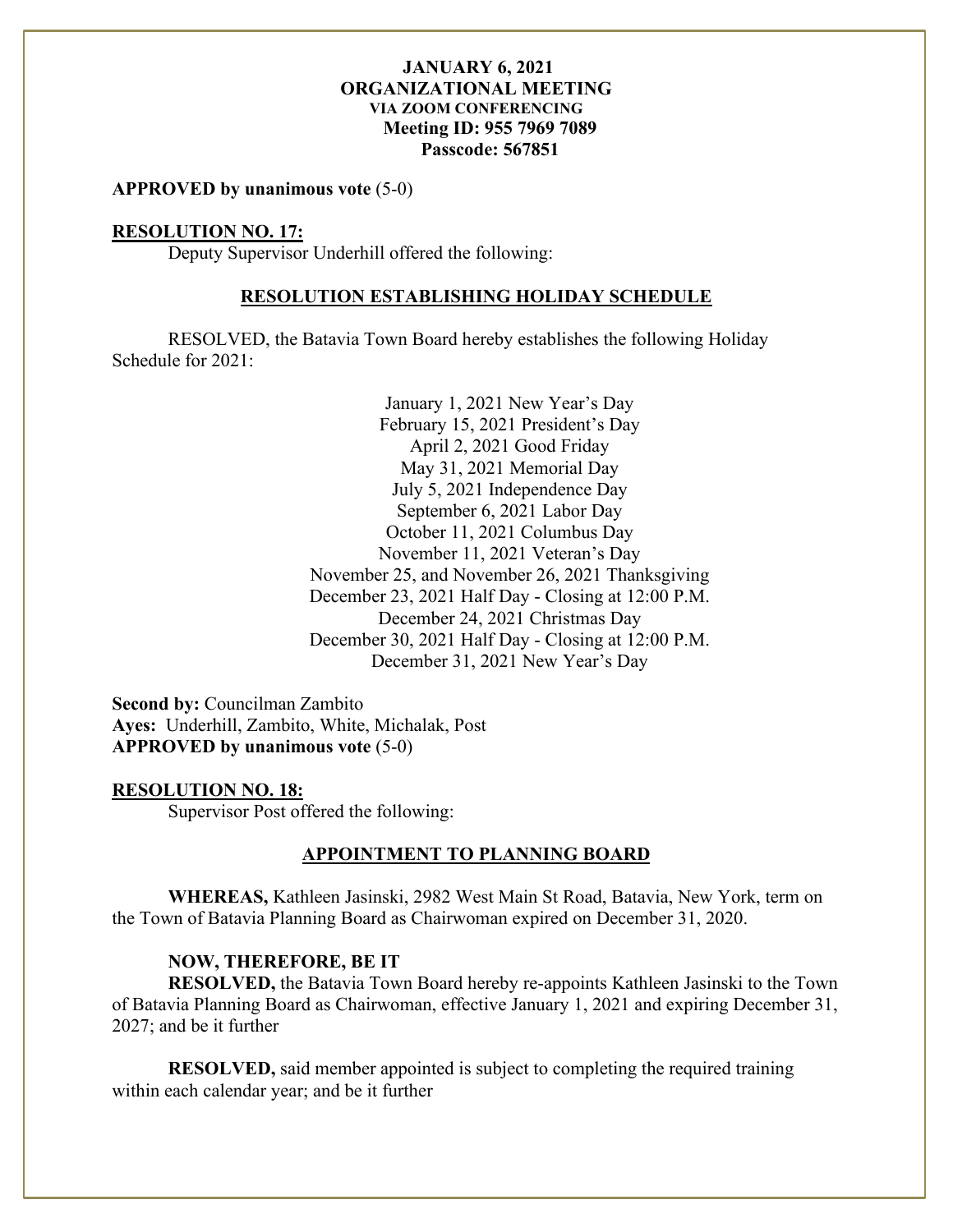**RESOLVED,** if the training is incomplete, the Town Board will consider the position vacant and re-advertise to fill the vacancy.

**Second by:** Councilwoman White **Ayes:** Post, White, Underhill, Michalak, Zambito **APPROVED by unanimous vote** (5-0)

#### **RESOLUTION NO. 19:**

Councilwoman Michalak offered the following:

# **APPOINTMENT TO ZONING BOARD OF APPEALS**

**WHEREAS,** Michael Pullinzi, 9197 Alexander Road, Batavia, New York term on the Town of Batavia Zoning Board of Appeals expired on December 31, 2020; and

# **NOW, THEREFORE, BE IT**

**RESOLVED,** the Batavia Town Board hereby re-appoints Michael Pullinzi to the Town of Batavia Zoning Board Appeals, effective January 1, 2021 and expiring December 31, 2025, and be it further

**RESOLVED,** said member appointed is subject to completing the required training within each calendar year; and be it further

**RESOLVED,** if the training is incomplete, the Town Board will consider the position vacant and re-advertise to fill the vacancy.

**Second by:** Councilman Zambito **Ayes:** Michalak, Zambito, White, Underhill, Post **APPROVED by unanimous vote** (5-0)

## **RESOLUTION NO. 20:**

Councilman Zambito offered the following:

# **APPOINTMENT TO ZONING BOARD OF APPEALS-ALTERNATE MEMBER**

**WHEREAS,** Keith Boeheim, 8492 Violet Lane, Batavia, New York, term on the Zoning Board of Appeals as an alternate member expired December 31, 2020; and

## **NOW, THEREFORE, BE IT**

**RESOLVED,** the Batavia Town Board hereby re-appoints Keith Boeheim to the Town of Batavia Zoning Board of Appeals as an alternate member, effective January 1, 2021 and expiring December 31, 2022, and be it further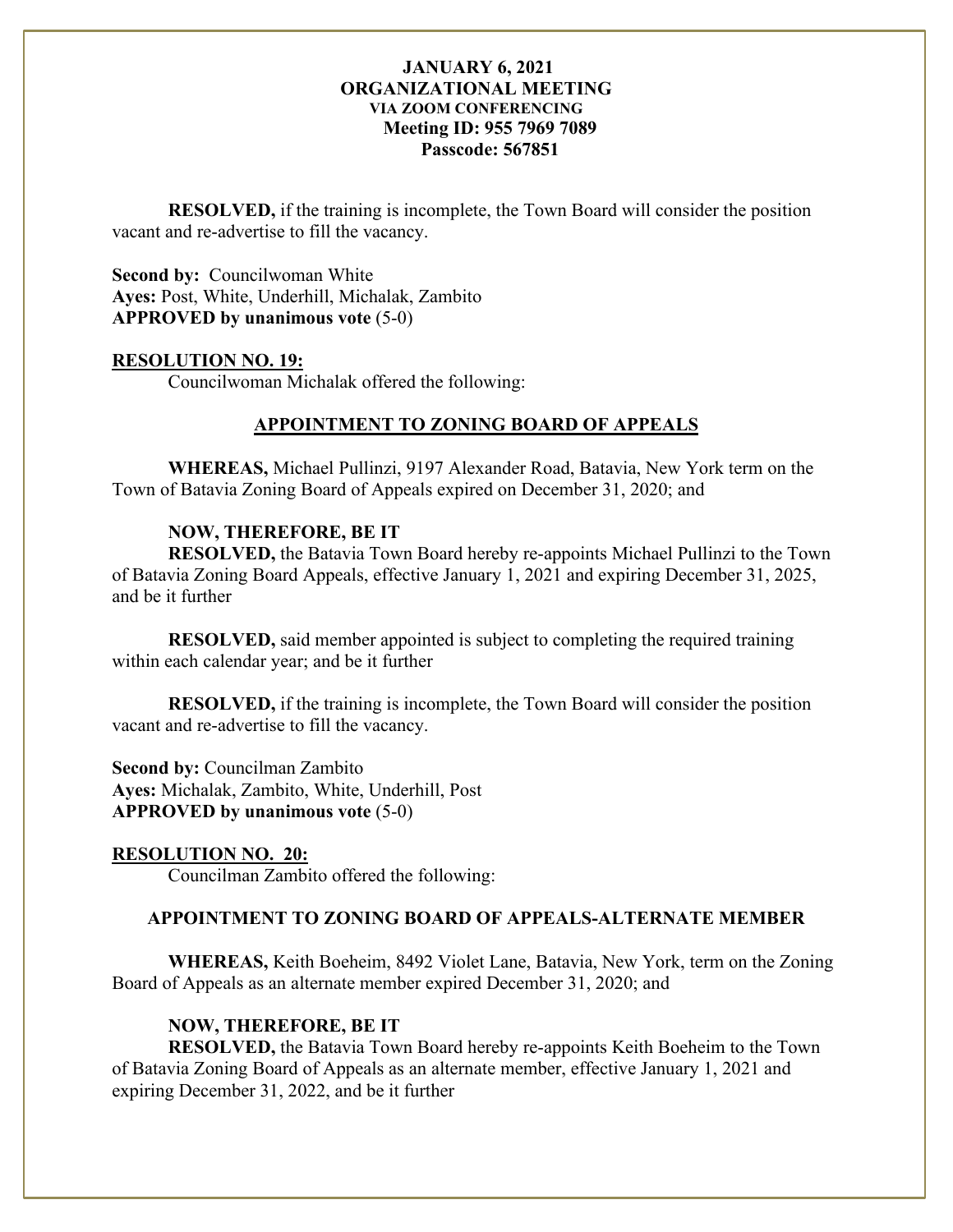**RESOLVED,** said member appointed is subject to completing the required training within each calendar year; and be it further

**RESOLVED,** if the training is incomplete, the Town Board will consider the position vacant and re-advertise to fill the vacancy.

**Second by: Deputy Supervisor Underhill Ayes:** Zambito, Underhill, Michalak, White, Post **APPROVED by unanimous vote** (5-0)

# **RESOLUTION NO. 21:**

Councilwoman White offered the following:

# **AUTHORIZING APPOINTMENT OF ATTORNEY FOR THE TOWN**

**RESOLVED,** that the Batavia Town Board hereby appoints Andrew Meier as Attorney for the Town of Batavia at a rate of two hundred ten dollars (\$210.00) per hour for the one (1) year term beginning January 1, 2021 and ending December 31, 2021, and be it

**FURTHER RESOLVED** that all legal services must first receive approval from the Town Board, however, to avoid any delay in legal proceedings of the Town, the Supervisor is hereby authorized to approve during the interim of monthly meetings, legal fees not to exceed four thousand dollars (\$4,000.00). The law firm of Harris Beach LLC, counsel for the Town of Batavia Landfill Superfund site and Hodgson Russ Attorneys LLP, Counsel for Labor Negotiations are excluded from this resolution.

**FURTHER RESOLVED,** that all Town Board members have a legal right to confer with the Town Attorney at any time.

**Second by:** Councilman Zambito **Ayes:** White, Zambito, Underhill, Michalak, Post **APPROVED by unanimous vote** (5-0)

## **RESOLUTION NO. 22:**

Deputy Supervisor Underhill offered the following:

## **AUTHORIZING APPOINTMENT OF TOWN PROSECUTOR**

**RESOLVED,** the Batavia Town Board hereby appoints Jake M. Whiting, Whiting law Firm as Prosecutor for the Town of Batavia at the cost of \$675.00 per week for a one (1) year term beginning January 1, 2021 and ending December 31, 2021. This will be an all-inclusive fee with no additional charges or deletions of any nature.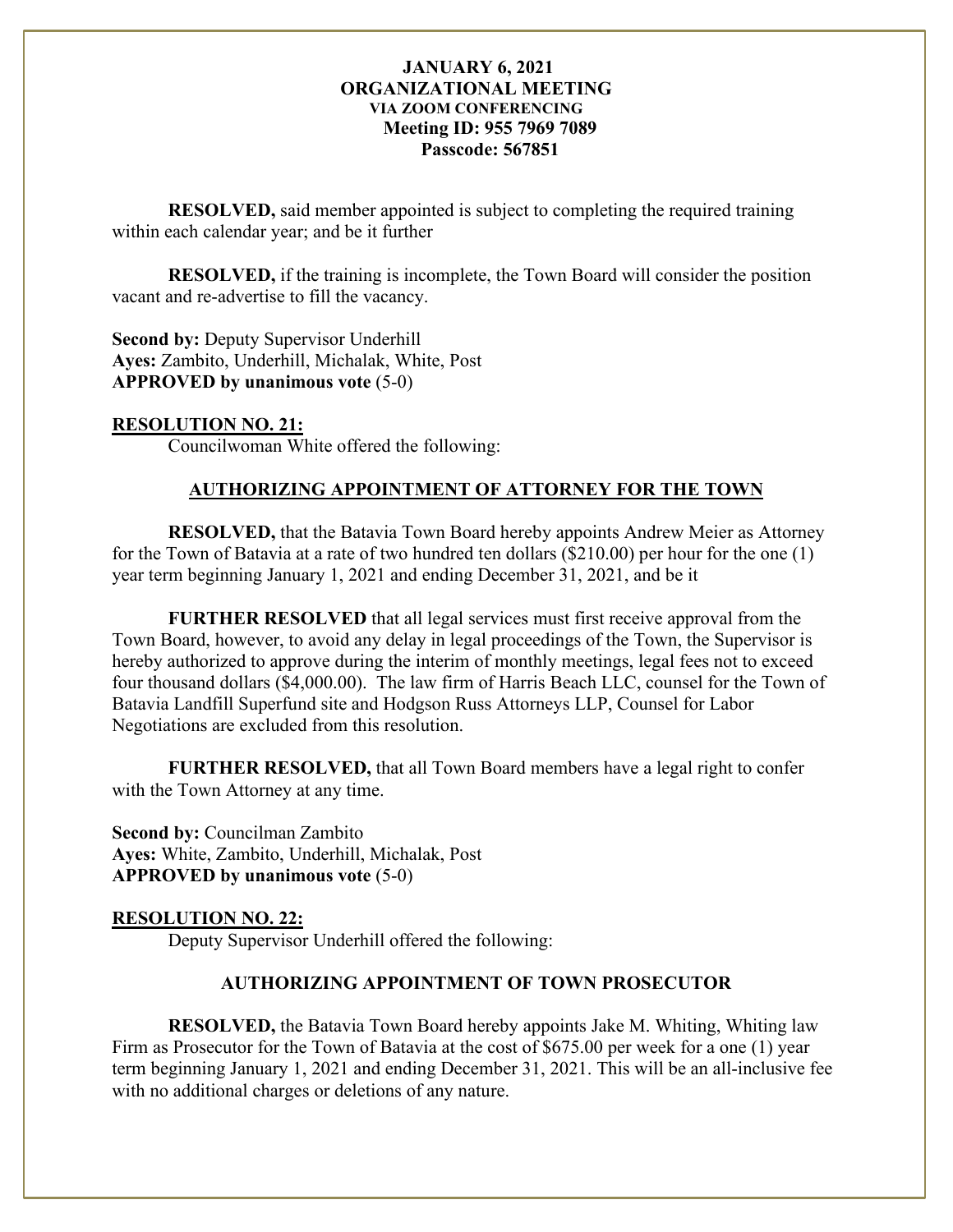**Second by: Councilwoman White Ayes:** Underhill, White, Michalak, Zambito, Post **APPROVED by unanimous vote** (5-0)

#### **RESOLUTION NO. 23:**

Supervisor Post offered the following:

# **INVESTMENT POLICY REVIEWED**

**WHEREAS,** the Town of Batavia has had an investment policy in effect since February 1988, with amendments through March 18, 2020; and

**WHEREAS,** the Batavia Town Board has reviewed the Investment Policy; and

**WHEREAS,** there are no amendments at this time to the Investment Policy.

#### **NOW, THEREFORE BE IT**

**RESOLVED,** the Batavia Town Board hereby has reviewed the Investment Policy and there are no amendments to it at this time.

**Second by:** Councilwoman Michalak **Ayes:** Post, Michalak, Zambito, White, Underhill **APPROVED by unanimous vote** (5-0)

# **INVESTMENT POLICY**

[HISTORY: Adopted by the Town Board of the Town of Batavia 3-18-2020 by L.L. No. 1- 2020**[\[1\]](https://ecode360.com/print/BA1901?guid=8980062&children=true#ft8980062-1)**. Amendments noted where applicable.] **GENERAL REFERENCES** Code of Ethics — See Ch. **[11](https://ecode360.com/print/8980025#8980025)**.

# **ATTACHMENT[S](https://ecode360.com/attachment/BA1901/BA1901-020a%20Appendix%20A.pdf)**

**[020a Appendix A](https://ecode360.com/attachment/BA1901/BA1901-020a%20Appendix%20A.pdf)**

#### $[1]$

*Editor's Note: This local law also superseded former Ch. 20, Investment Policy, adopted 1-18- 1995.* 

#### [Article I. Enactment](https://ecode360.com/print/BA1901?guid=8980062&children=true#35928255)

[§ 20-1. Title.](https://ecode360.com/print/BA1901?guid=8980062&children=true#35928256)

The title of this chapter shall be "A Local Law Establishing an Investment Policy for the Town of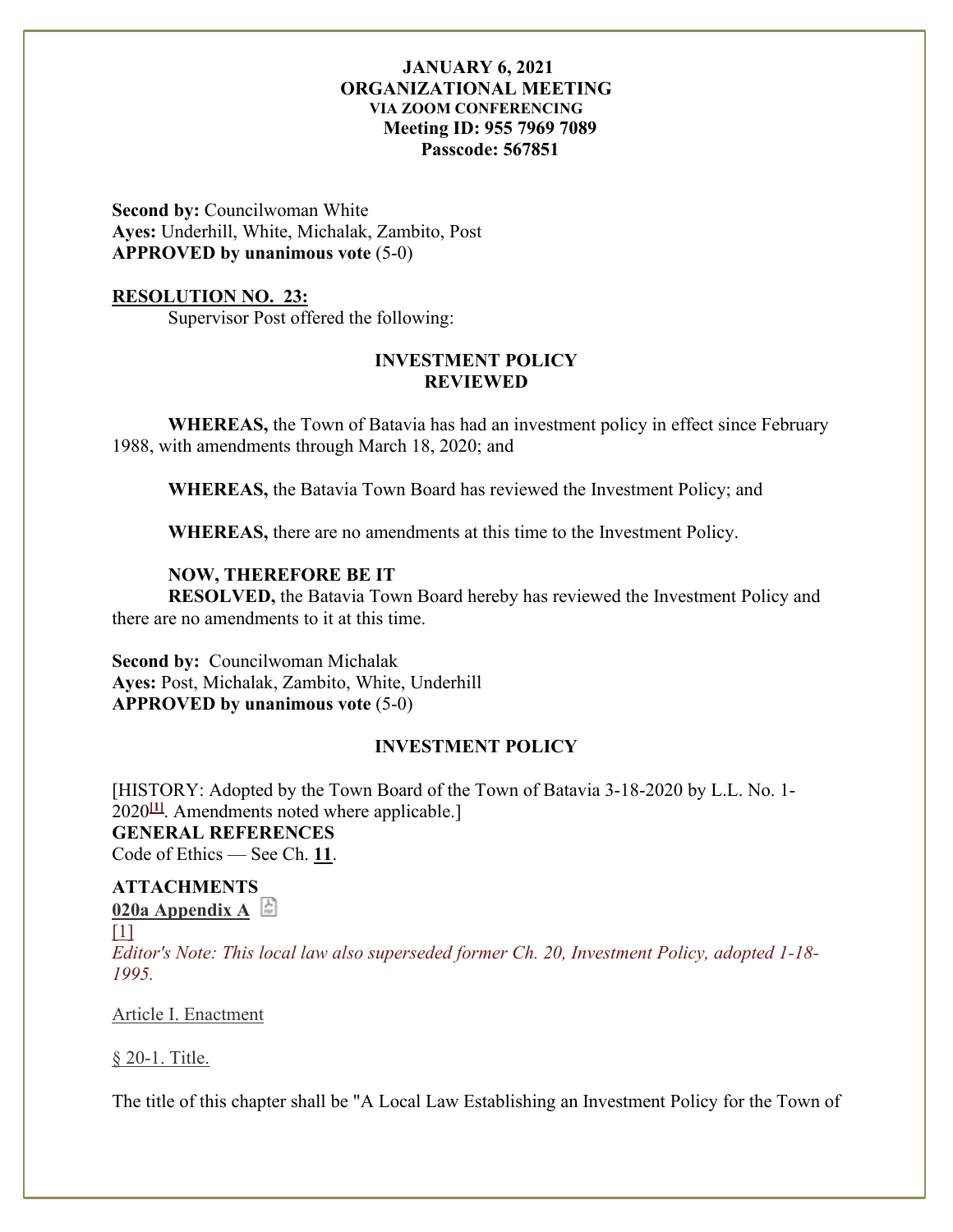Batavia."

[Article II. Investment Policy](https://ecode360.com/print/BA1901?guid=8980062&children=true#35928257)

[§ 20-2. Rules and regulations.](https://ecode360.com/print/BA1901?guid=8980062&children=true#35928258)

The text of the Investment Policy for the Town of Batavia shall be as follows: [A.](https://ecode360.com/print/35928259#35928259)

Scope. This investment policy applies to all moneys and other financial resources available for investment on its own behalf or on behalf of any other entity or individual.

[B.](https://ecode360.com/print/35928260#35928260)

Objectives. The primary objectives of the local government's investment activities are, in priority order:

[\(1\)](https://ecode360.com/print/35928261#35928261)

To conform to all applicable federal, state and other legal requirements (legal);

[\(2\)](https://ecode360.com/print/35928262#35928262)

To adequately safeguard principal (safety);

[\(3\)](https://ecode360.com/print/35928263#35928263)

To provide sufficient liquidity to meet all operating requirements (liquidity); and

[\(4\)](https://ecode360.com/print/35928264#35928264)

To obtain a reasonable rate of return (yield).

[C.](https://ecode360.com/print/35928265#35928265)

Delegation of authority. The governing board's responsibility for administration of the investment program is delegated to the Supervisor, who shall establish written procedures for the operation of the investment program consistent with these investment guidelines. Such procedures shall include an adequate internal control structure to provide a satisfactory level of accountability, based on a database of records incorporating description and amounts of investments, transaction dates, and other relevant information, and regulate the activities of subordinate employees.

[D.](https://ecode360.com/print/35928266#35928266)

Prudence.

[\(1\)](https://ecode360.com/print/35928267#35928267)

All participants in the investment process shall seek to act responsibly as custodians of the public trust and shall avoid any transaction that might impair public confidence in the Town of Batavia to govern effectively.

[\(2\)](https://ecode360.com/print/35928268#35928268)

Investments shall be made with judgment and care, under circumstances then prevailing, which persons of prudence, discretion and intelligence exercise in the management of their own affairs, not for speculation, but for investment, considering the safety of the principal as well as the probable income to be derived.

[\(3\)](https://ecode360.com/print/35928269#35928269)

All participants involved in the investment process shall refrain from personal business activity that could conflict with proper execution of the investment program or which could impair their ability to make impartial investment decisions.

[E.](https://ecode360.com/print/35928270#35928270)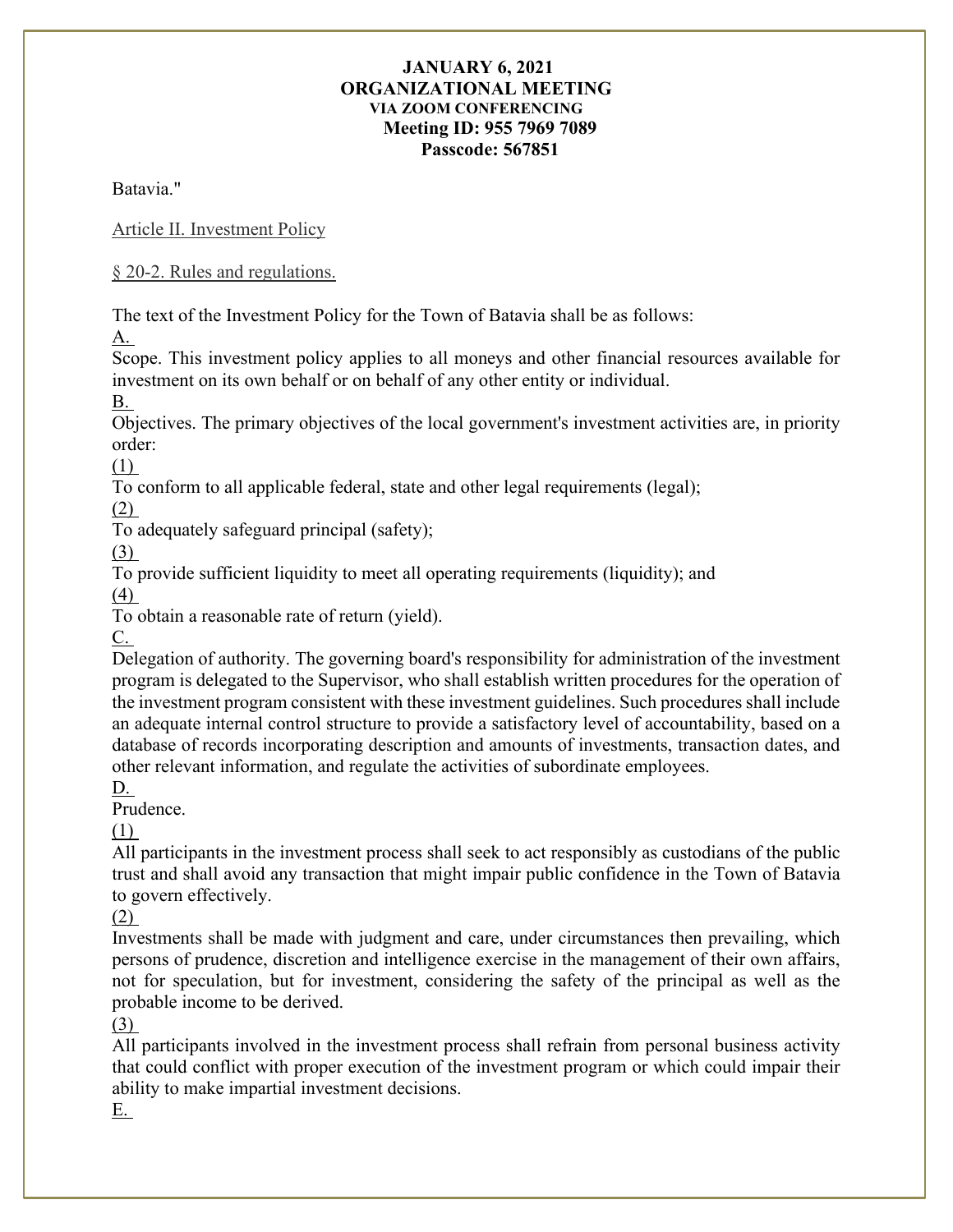Diversification. It is the policy of the Town of Batavia to diversify its deposits and investments by financial institution, by investment instrument, and by maturity scheduling.

[F.](https://ecode360.com/print/35928271#35928271)

Internal controls.

# [\(1\)](https://ecode360.com/print/35928272#35928272)

It is the policy of the Town of Batavia for all moneys collected by any officer or employee of the government to be deposited within three days of collection, or within the time period specified in law, whichever is shorter. All said moneys collected for the month must be transferred to the Chief Fiscal Officer by the fifth of the following month.

# [\(2\)](https://ecode360.com/print/35928273#35928273)

The Supervisor is responsible for establishing and maintaining an internal control structure to provide reasonable, but not absolute, assurance that deposits and investments are safeguarded against loss from unauthorized use or disposition and that transactions are executed in accordance with management's authorization and recorded properly and are managed in compliance with applicable laws and regulations.

# [G.](https://ecode360.com/print/35928274#35928274)

Designation of depositories. The banks and trust companies authorized for the deposit of moneys up to the maximum amounts are and pursuant to this policy shall be established and reviewed annually and amended from time to time by Town Board, by resolution.

# [H.](https://ecode360.com/print/35928275#35928275)

Collateralizing of deposits. In accordance with the provisions of General Municipal Law § 10, all deposits of the Town of Batavia, including certificates of deposit and special time deposits, in excess of the amount insured under the provisions of the Federal Deposit Insurance Act shall be secured:

# [\(1\)](https://ecode360.com/print/35928276#35928276)

By a pledge of eligible securities with an aggregate market value as provided by General Municipal Law § 10, equal to the aggregate amount of deposits from the categories designated in **[Appendix](https://ecode360.com/attachment/BA1901/BA1901-020a%20Appendix%20A.pdf)**   $\underline{A}$  $\underline{A}$  $\underline{A}$  to the policy.<sup>[\[1\]](https://ecode360.com/print/BA1901?guid=8980062&children=true#ft35928276-1)</sup>

# $[1]$

# *Editor's Note: [Appendix A](https://ecode360.com/attachment/BA1901/BA1901-020a%20Appendix%20A.pdf) is included as an attachment to this chapter.*

# [\(2\)](https://ecode360.com/print/35928277#35928277)

By an eligible irrevocable letter of credit issued by a qualified bank other than the bank with the deposits in favor of the government for a term not to exceed 90 days with an aggregate value equal to 140% of the aggregate amount of deposits and the agreed-upon interest, if any. A qualified bank is one whose commercial paper and other unsecured short-term debt obligations are rated in one of the three highest rating categories by at least one nationally recognized statistical rating organization or by a bank that is in compliance with applicable federal minimum risk-based capital requirements.

# [\(3\)](https://ecode360.com/print/35928278#35928278)

By an eligible surety bond payable to the government for an amount at least equal to 100% of the aggregate amount of deposits and the agreed-upon interest, if any, executed by an insurance company authorized to do business in New York State, whose claims-paying ability is rated in the highest rating category by at least two nationally recognized statistical rating organizations.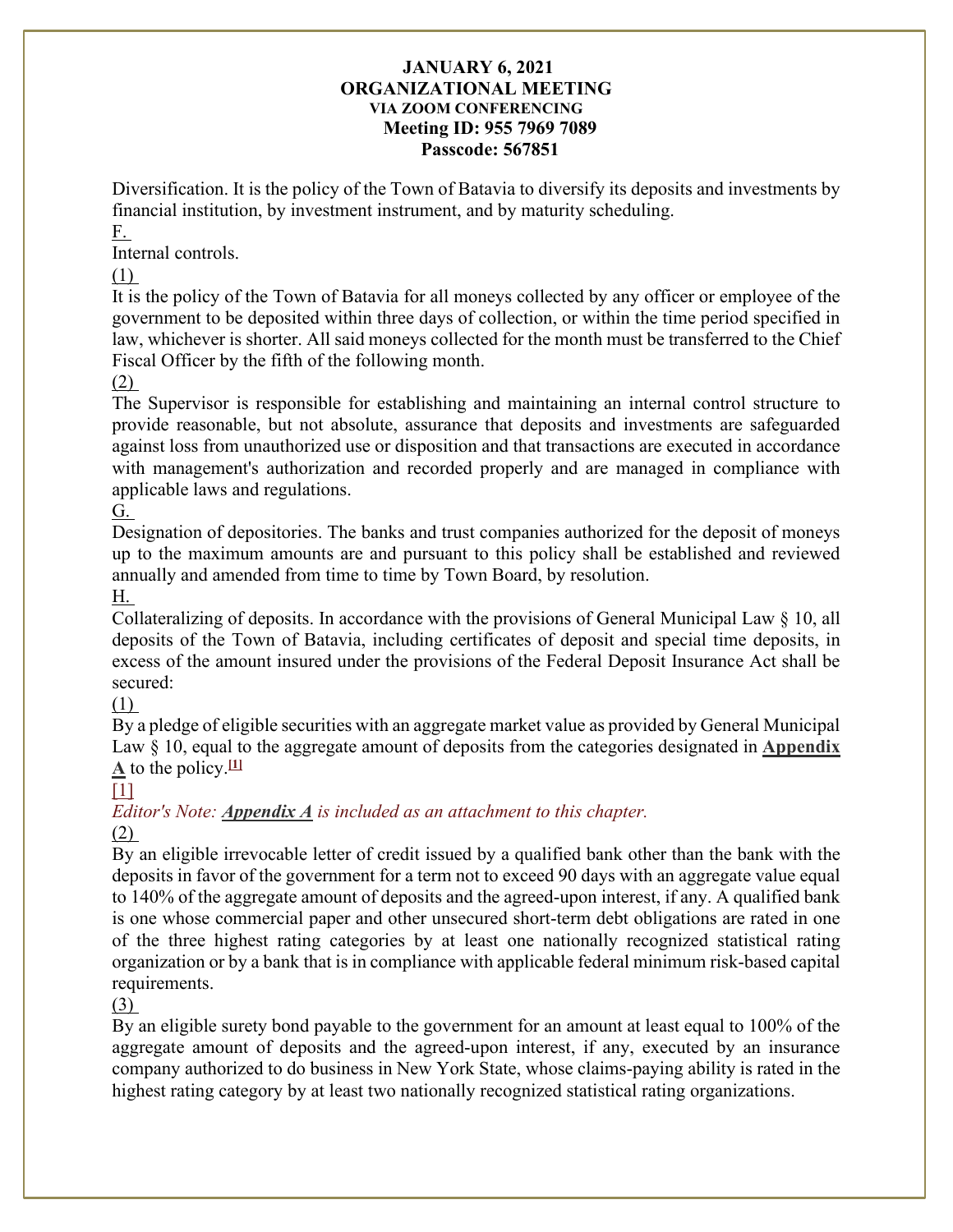#### [I.](https://ecode360.com/print/35928279#35928279)

Safekeeping and collateralization.

## [\(1\)](https://ecode360.com/print/35928280#35928280)

Eligible securities used for collateralizing deposits shall be held by the depository and/or a thirdparty bank or trust company subject to security and custodial agreements.

# [\(2\)](https://ecode360.com/print/35928281#35928281)

The security agreement shall provide that eligible securities are being pledged to secure local government deposits together with agreed-upon interest, if any, and any costs or expenses arising out of the collection of such deposits upon default. It shall also provide the conditions under which the securities may be sold, presented for payment, substituted or released and the events which will enable the local government to exercise its rights against the pledged securities. In the event that the securities are not registered or inscribed in the name of the local government, such securities shall be delivered in a form suitable for transfer or with an assignment in blank to the Town of Batavia or its custodial bank.

# [\(3\)](https://ecode360.com/print/35928282#35928282)

The custodial agreement shall provide that securities held by the bank or trust company, or agent of and custodian for the local government, will be kept separate and apart from the general assets of the custodial bank or trust company and will not, in any circumstances, be commingled with or become part of the backing for any other deposit or other liabilities. The agreement should also describe that the custodian shall confirm the receipt, substitution or release of the securities. The agreement shall provide for the frequency of revaluation of eligible securities and for the substitution of securities when a change in the rating of a security may cause ineligibility. Such agreement shall include all provisions necessary to provide the local government a perfected interest in the securities.

[J.](https://ecode360.com/print/35928283#35928283)

Permitted investments.

[\(1\)](https://ecode360.com/print/35928284#35928284)

As authorized by General Municipal Law § 11, the Town of Batavia authorizes the Supervisor to invest moneys not required for immediate expenditure for terms not to exceed its projected cash flow needs in the following types of investments:

## [\(a\)](https://ecode360.com/print/35928285#35928285)

Special time deposit accounts.

## [\(b\)](https://ecode360.com/print/35928286#35928286)

Certificates of deposit.

[\(c\)](https://ecode360.com/print/35928287#35928287)

Obligations of the United States of America.

[\(d\)](https://ecode360.com/print/35928288#35928288)

Obligations guaranteed by agencies of the United States of America where the payment of principal and interest is guaranteed by the United States of America.

[\(e\)](https://ecode360.com/print/35928289#35928289)

Obligations of the State of New York.

## [\(f\)](https://ecode360.com/print/35928290#35928290)

Obligations issued pursuant to Local Finance Law § 24.00 or § 25.00 (with approval of the State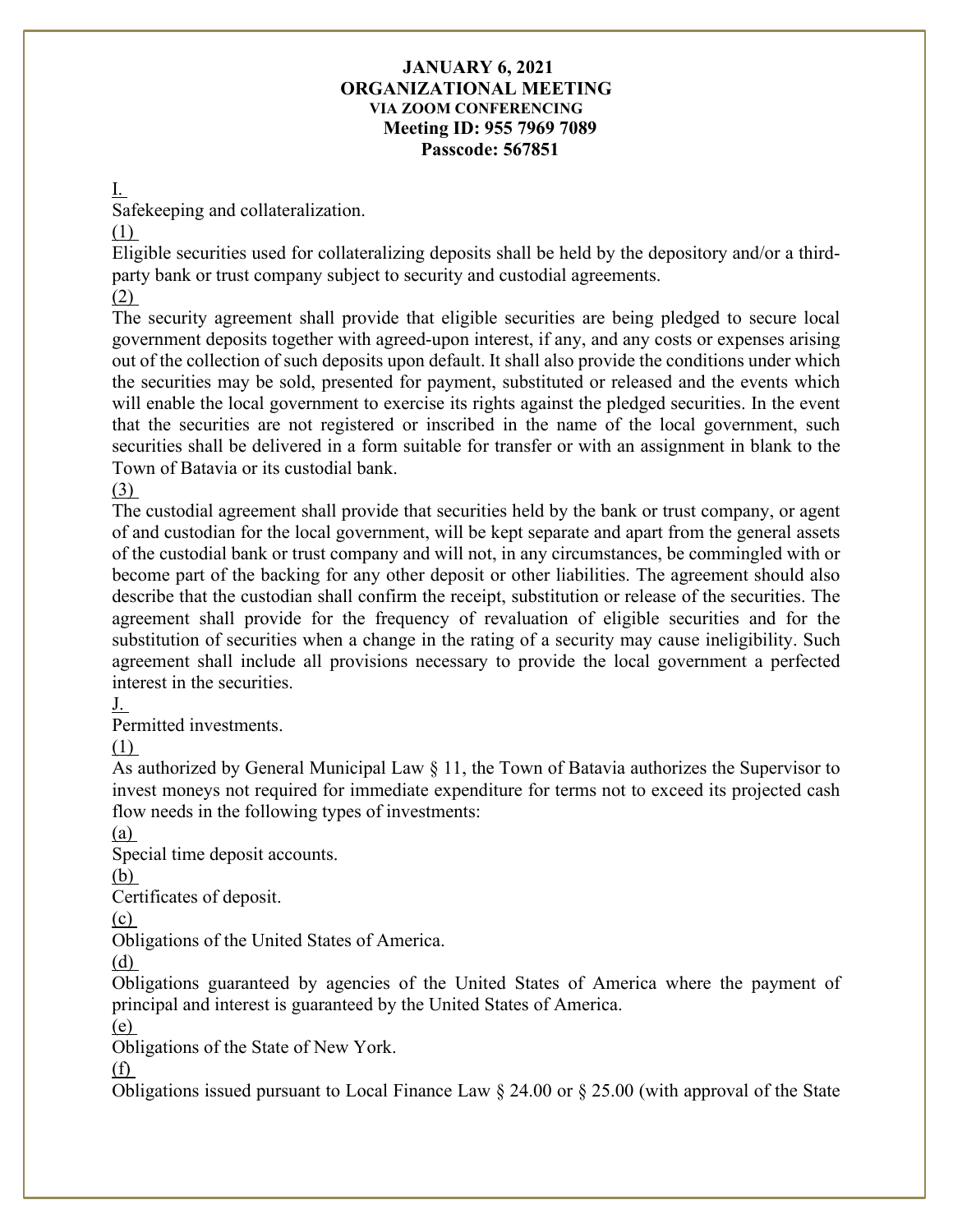Comptroller) by any municipality, school district or district corporation other than the Town of Batavia.

# $(g)$

Obligations of public authorities, public housing authorities, urban renewal agencies and industrial development agencies where the general state statutes governing such entities or whose specific enabling legislation authorizes such investments.

# [\(h\)](https://ecode360.com/print/35928292#35928292)

Certificates of participation (COPs) issued pursuant to General Municipal Law § 109-b.

# [\(i\)](https://ecode360.com/print/35928293#35928293)

Obligations of this local government, but only with any moneys in a reserve fund established pursuant to General Municipal Law  $\S$  6-c, 6-d, 6-e, 6-g, 6-h, 6-j, 6-k, 6-l, 6-m or 6-n.

# [\(2\)](https://ecode360.com/print/35928294#35928294)

All investment obligations shall be payable or redeemable at the option of the Town of Batavia within such times as the proceeds will be needed to meet expenditures for purposes for which the moneys were provided and, in the case of obligations purchased with the proceeds of bonds or notes, shall be payable or redeemable at the option of the Town of Batavia within two years of the date of purchase.

# [K.](https://ecode360.com/print/35928295#35928295)

Authorized financial institutions and dealers. The Town of Batavia shall maintain a list of financial institutions and dealers approved for investment purposes and establish appropriate limits to the amount of investments which can be made with each financial institution or dealer. All financial institutions with which the local government conducts business must be credit worthy. Banks shall provide their most recent Consolidated Report of Condition (Call Report) at the request of the Town of Batavia. Security dealers not affiliated with a bank shall be required to be classified as reporting dealers affiliated with the New York Federal Reserve Bank, as primary dealers. The Supervisor is responsible for evaluating the financial position and maintaining a listing of proposed depositories, trading partners and custodians. Such listing shall be evaluated at least annually.

# [L.](https://ecode360.com/print/35928296#35928296)

Purchase of investments.

# [\(1\)](https://ecode360.com/print/35928297#35928297)

The Supervisor is authorized to contract for the purchase of investments:

# [\(a\)](https://ecode360.com/print/35928298#35928298)

Directly, including through a repurchase agreement, from an authorized trading partner. [\(b\)](https://ecode360.com/print/35928299#35928299)

By participation in a cooperative investment program with another authorized governmental entity pursuant to Article 5G of the General Municipal Law where such program meets all the requirements set forth in the Office of the State Comptroller Opinion No. 88-46 and the specific program has been authorized by the governing board.

# [\(c\)](https://ecode360.com/print/35928300#35928300)

By utilizing an ongoing investment program with an authorized trading partner pursuant to a contract authorized by the governing board.

# [\(2\)](https://ecode360.com/print/35928301#35928301)

All purchased obligations, unless registered or inscribed in the name of the local government, shall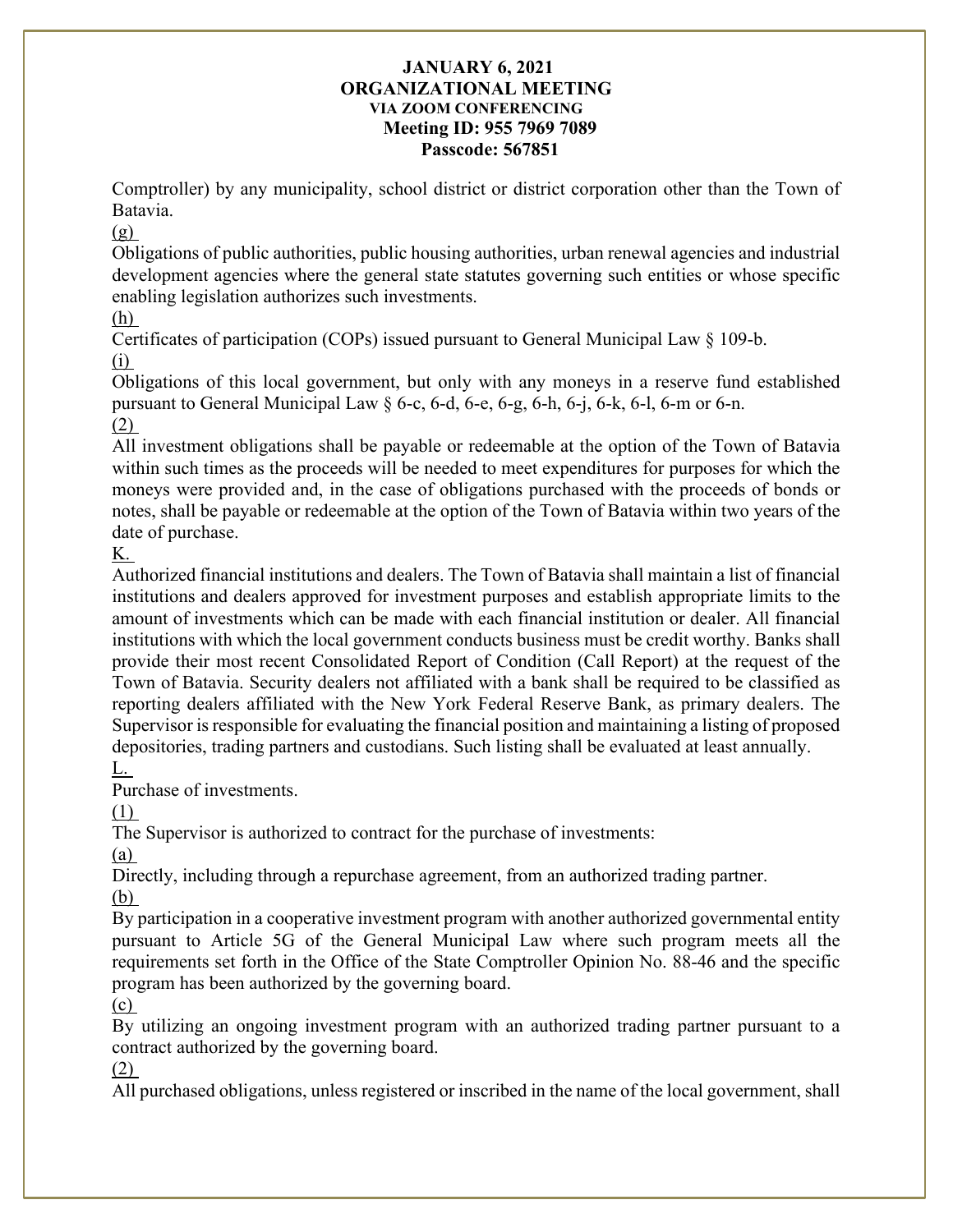be purchased through, delivered to and held in the custody of a bank or trust company. Such obligations shall be purchased, sold or presented for redemption or payment by such bank or trust company only in accordance with prior written authorization from the officer authorized to make the investment. All such transactions shall be confirmed in writing to the Town of Batavia by the bank or trust company. Any obligation held in the custody of a bank or trust company shall be held pursuant to a written custodial agreement as described in General Municipal Law § 10.

# [\(3\)](https://ecode360.com/print/35928302#35928302)

The custodial agreement shall provide that securities held by the bank or trust company, as agent of and custodian. for the local government, will be kept separate and apart from the general assets of the custodial bank or trust company and will not, in any circumstances, be commingled with or become part of the backing for any other deposit or other liabilities. The agreement shall describe how the custodian shall confirm the receipt and release of the securities. Such agreement shall include all provisions necessary to provide the local government a perfected interest in the securities.

# [M.](https://ecode360.com/print/35928303#35928303)

Repurchase agreements. Repurchase agreements are authorized subject to the following restrictions:

[\(1\)](https://ecode360.com/print/35928304#35928304)

All repurchase agreements must be entered into subject to a master repurchase agreement.

[\(2\)](https://ecode360.com/print/35928305#35928305)

Trading partners are limited to banks or trust companies authorized to do business in New York State and primary reporting dealers.

[\(3\)](https://ecode360.com/print/35928306#35928306)

Obligations shall be limited to obligations of the United States of America and obligations guaranteed by agencies of the United States of America.

[\(4\)](https://ecode360.com/print/35928307#35928307)

No substitution of securities will be allowed.

[\(5\)](https://ecode360.com/print/35928308#35928308)

The custodian shall be a party other than the trading partner.

## [Article III. Severability of Provisions](https://ecode360.com/print/BA1901?guid=8980062&children=true#35928309)

## [§ 20-3. Severability.](https://ecode360.com/print/BA1901?guid=8980062&children=true#35928310)

The invalidity or unenforceability of any section, subsection, paragraph, sentence, clause, provision, or phrase of the aforementioned sections, as declared by the valid judgment of any court of competent jurisdiction to be unconstitutional, shall not affect the validity or enforceability of any other section, subsection, paragraph, sentence, clause, provision, or phrase, which shall remain in full force and effect.

# **RESOLUTION NO. 24:**

Councilwoman Michalak offered the following:

# **PROCUREMENT POLICY**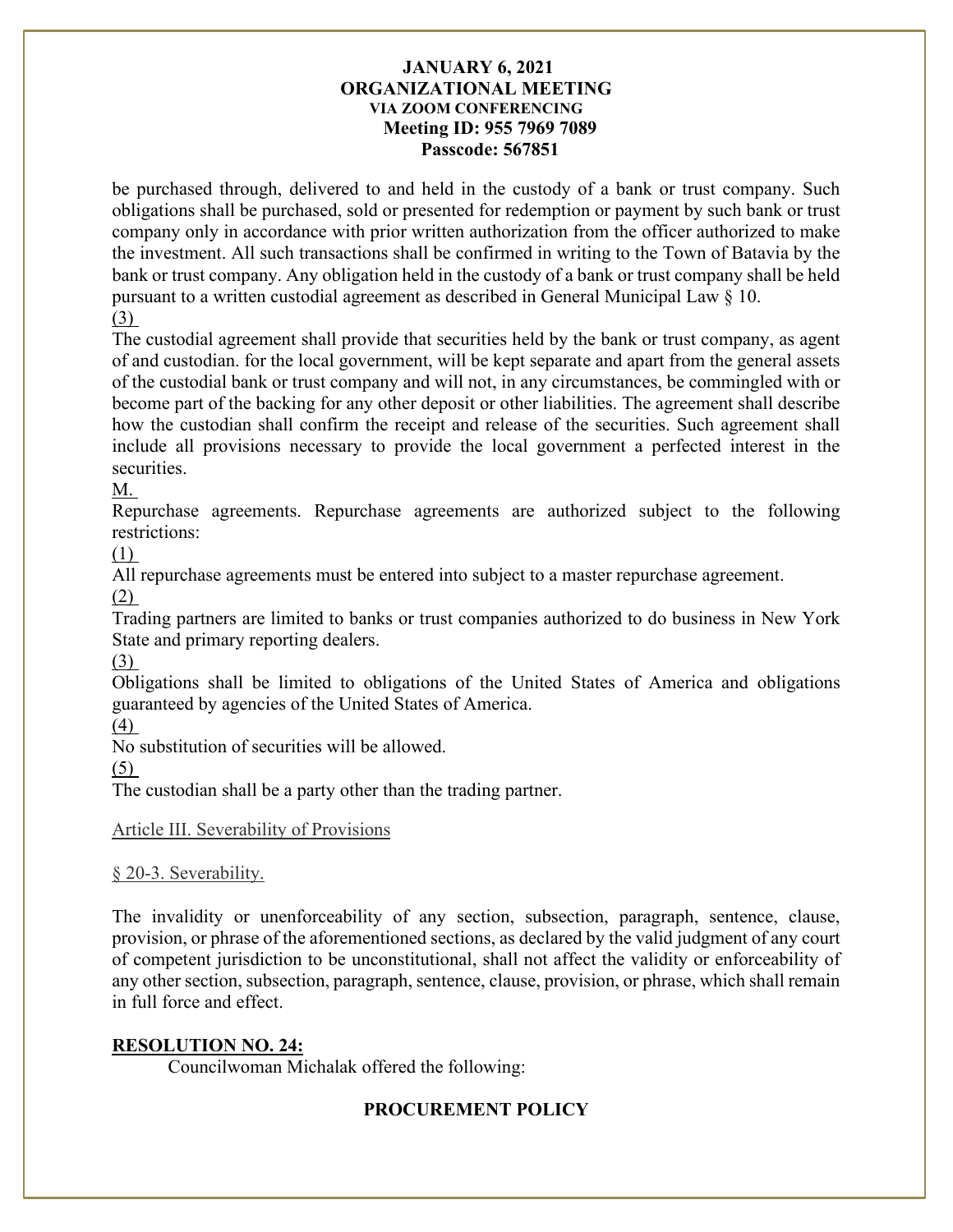#### **REVIEWED**

**WHEREAS,** the Town of Batavia established its Procurement Policy in February 1992, with amendments through June 2018; and

**WHEREAS,** the Batavia Town Board has reviewed the Procurement Policy; and

**WHEREAS,** there are no amendments at this time to the Procurement Policy.

#### **NOW, THEREFORE, BE IT**

**RESOLVED**, the Batavia Town Board hereby has reviewed the Procurement Policy and there are no amendments to it at this time.

**Second by:** Councilman Zambito **Ayes:** Michalak, Zambito, White, Underhill, Post **APPROVED by unanimous vote** (5-0)

#### **TOWN OF BATAVIA PROCUREMENT POLICY**

**GUIDELINE 1**. Every prospective purchase of goods or services shall be evaluated to determine the applicability of GML, 103.

**GUIDELINE 2**. All purchases of

a) supplies or equipment which will exceed \$10,000 in the fiscal year or

b) public works contract over \$20,000 shall be formally bid pursuant to GML, 103.

**GUIDELINE 3.** All estimated purchases of:

Less than \$10,000 but greater than \$3,000 require a written request for proposal (RFP) and written/fax quotes from 3 vendors.

Less than \$3,000 but greater than \$1,000 require an oral request for the goods and oral/fax quotes from 2 vendors

Less than \$1,000 but greater than \$250.00 are left to discretion of the Purchaser. All estimated public works contract of:

Less than \$20,000 but greater than \$10,000 require a written RFP and fax/proposals from 3 contractors.

Less than \$10,000 but greater than \$3,000 require a written RFP and fax/proposals from 2 contractors.

Less than \$3,000 but greater than \$500.00 are left to discretion of the Purchaser. Any written RFP shall describe the desired goods, quantity and the particulars of delivery. The Purchaser shall compile a list of all vendors from whom written/fax/oral quotes have been requested and the written/fax/oral quotes offered.

All information gathered in complying with the procedures of this "Guideline" shall be preserved and filed with the documentation supporting the subsequent purchase or public works contract. **GUIDELINE 4.** The lowest responsible proposal or quote shall be awarded the purchase or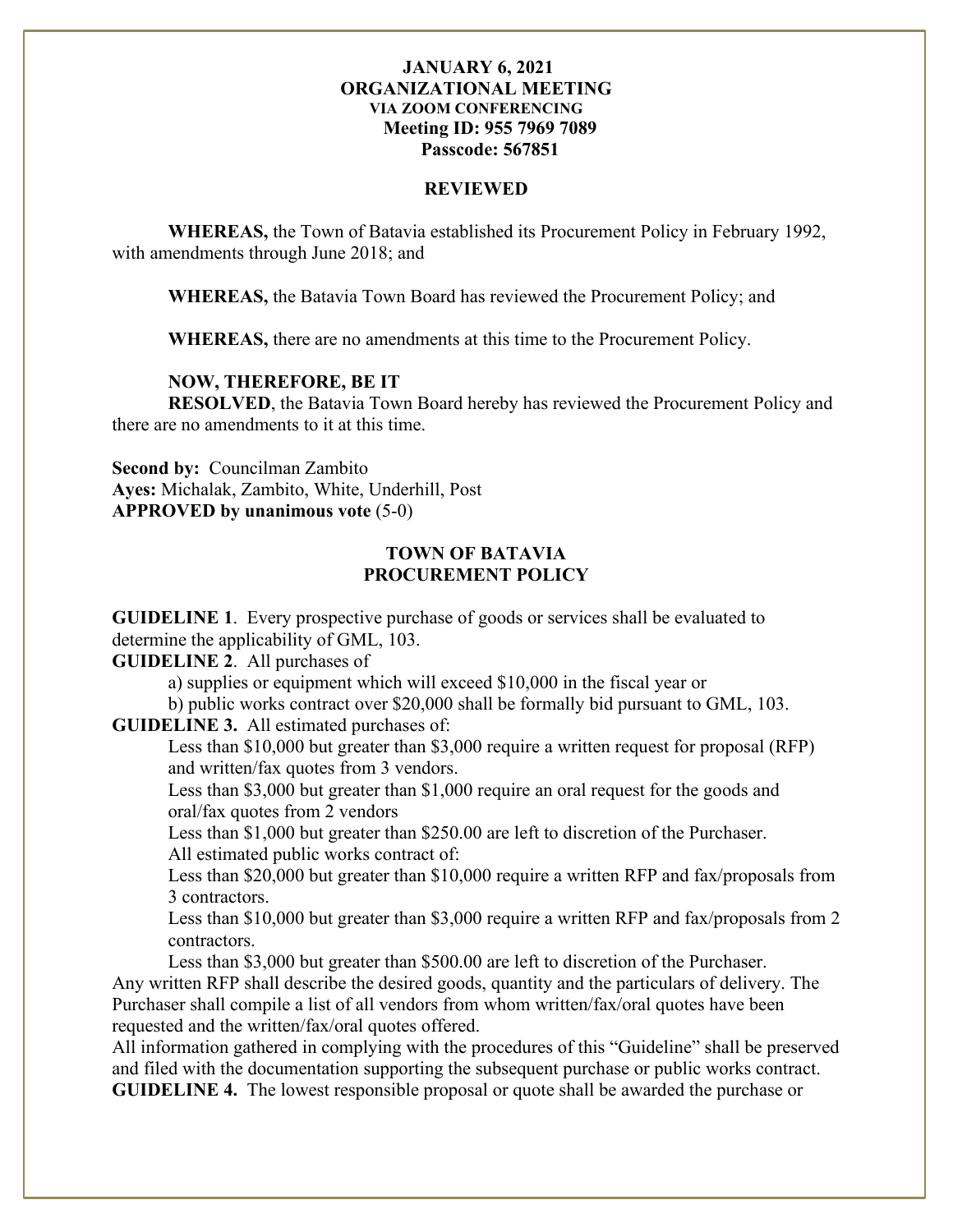public works contract unless the Purchaser prepares a written justification providing reasons why it is in the best interest of the Town and its taxpayers to make an award to other than the low bidder. If a bidder is not deemed responsible, facts supporting that judgment shall also be documented and filed with the record supporting the procurement.

**GUIDELINE 5.** A good faith effort shall be made to obtain the required number of proposals or quotations. If the Purchaser is unable to obtain the required number of proposals or quotations, the Purchaser shall document the attempt made at obtaining the proposals. In no event shall the inability to obtain the proposals or quotes be a bar to the procurement.

**GUIDELINE 6.** Except when directed by the Town Board, no solicitation of written proposals or quotations shall be required under the following circumstances:

a) Acquisition of professional services;

b) Emergencies;

c) Sole source situations;

d) Goods purchased from agencies for the blind or severely handicapped;

e) Good purchased from correctional facilities;

f) Goods purchased from another governmental agency;

g) Goods purchased at auction;

h) Goods purchased for less than \$250.00

i) Public Works contracts for less than \$500.00

**GUIDELINE 7.** The Town requires that consideration in the solicitation of bids or quotes for services, supplies or contracts be given to:

• small and/or locally owned businesses, with priority to businesses owned by or which employ low or moderate income persons, as defined by HUD, and

• qualified Minority and Women-owned Business Enterprises (M/WBE) firms listed in the directory of certified minority and women-owned businesses maintained by the Empire State Development Corporation on its website at www.nylovesmwbe.ny.gov or at http://www.empire.state.ny.us/Small\_and\_Growing\_Businesses/mwbe.asp;

**GUIDELINE 8.** The Town is required, in accordance to OMB guidance in 2CFR part 180, Debarment and Suspension, to verify vendors with whom the Town purchases more than \$25,000 of goods or services during the year with the Excluded Parties List System (EPLS) government website.

**GUIDELINE 9.** The intention of this policy is to comply fully with the Uniform Administrative Requirements, Cost Principles, and Audit Requirements for Federal Awards, codified in CFR Part 200 at 200.317 through 200.326 (the "Federal Regulations"), which are incorporated by reference into this policy and made a part hereof. A complete and current copy of the Federal Regulations are on file at the office of the Town Clerk. Where there is inconsistency between this policy and the Federal Regulations, the Federal Regulations shall control.

**GUIDELINE 10**. This policy shall be reviewed annually by the Town Board at its organizational meeting or as soon thereafter as is reasonably practicable.

These provisions shall apply to the procurement of goods and services related to the implementation of the Federally funded programs and activities.

## **RESOLUTION NO. 25:**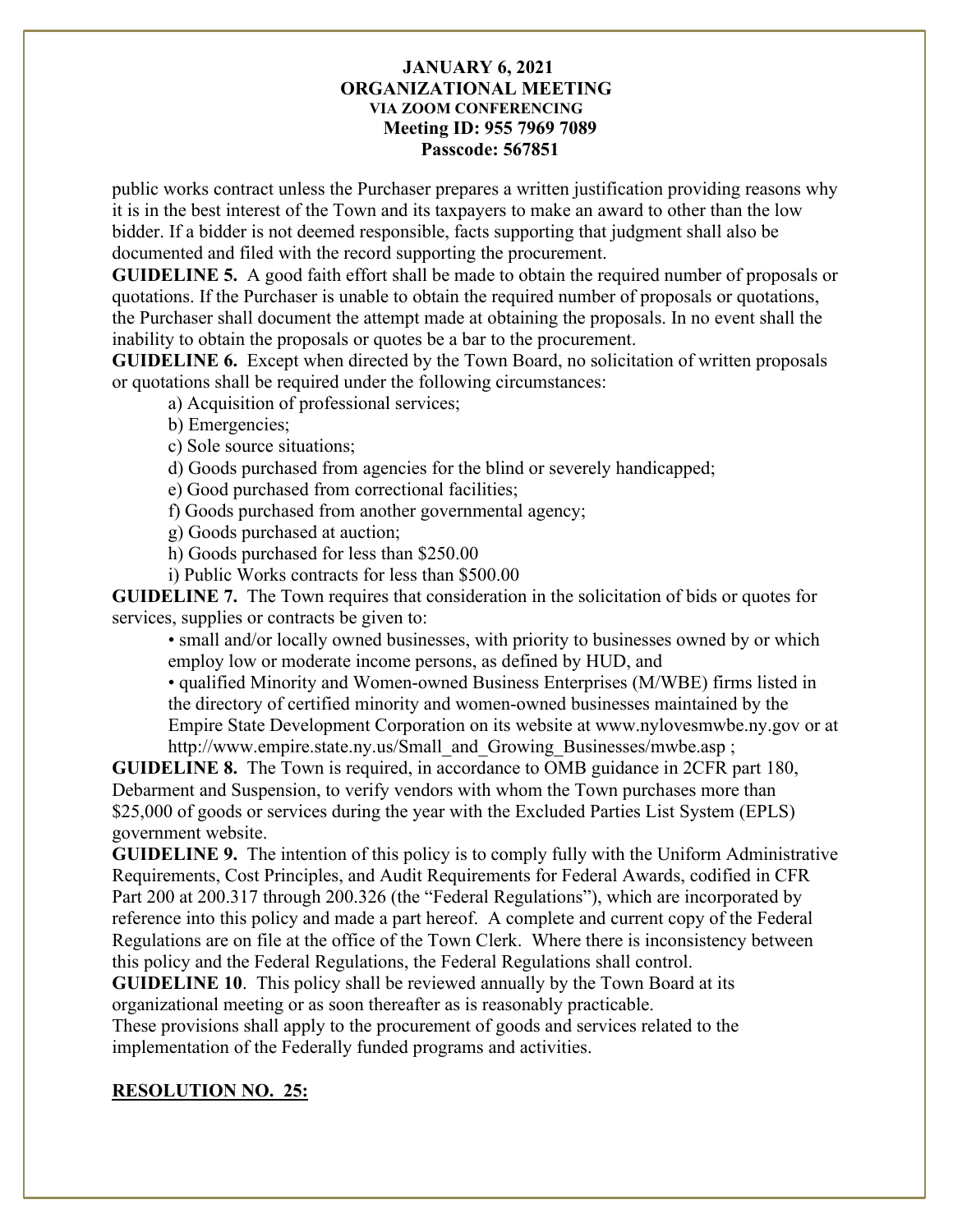Councilman Zambito offered the following:

# **DATED: JANUARY 6, 2021 FAIR HOUSING POLICY REVIEWED**

**WHEREAS,** the Town of Batavia has had an Fair Housing policy in effect since 2008,

and

**WHEREAS,** the Batavia Town Board has reviewed the Fair Housing Policy; and

**WHEREAS,** there are no amendments at this time to the Fair Housing Policy.

#### **NOW, THEREFORE BE IT**

**RESOLVED,** the Batavia Town Board hereby has reviewed the Fair Housing Policy and there are no amendments to it at this time.

**Second by:** Councilwoman Michalak **Ayes:** Zambito, Michalak, White, Underhill, Post **APPROVED by unanimous vote** (5-0)

# **TOWN OF BATAVIA**

#### **FAIR HOUSING POLICY**

The following is the policy of the Town of Batavia (hereinafter "Town") to provide legal protection to prohibit housing choices from being restricted on the basis of race, color, national origin, sex, religion, handicap or other protected class:

- 1. This Fair Housing Policy represents the Town's commitment to actions to affirmatively further fair housing in the Town of Batavia by endorsing positive steps to ensure equal access to housing, employment, public facilities/services, contracting and business opportunities, Community Development Block Grant Program (CDBG) benefits/services and displacement protection. The primary purpose of this Policy is the maintenance of a positive fair housing environment in the Town of Batavia.
- 2. In order to promote equal access to housing opportunities the Town will actively pursue Federal and State funding sources that primarily assist low and moderate income persons to achieve affordable housing opportunities. The Town will carefully monitor the activities of agencies and contractors engaged in these programs to ensure that the funds are primarily benefiting low to moderate income persons and benefiting the target population of the program. The Town will require agencies to report data and performance statistics to the Town as part of any contract the Town enters into with an agency performing housing services as a condition of receiving payment from the Town.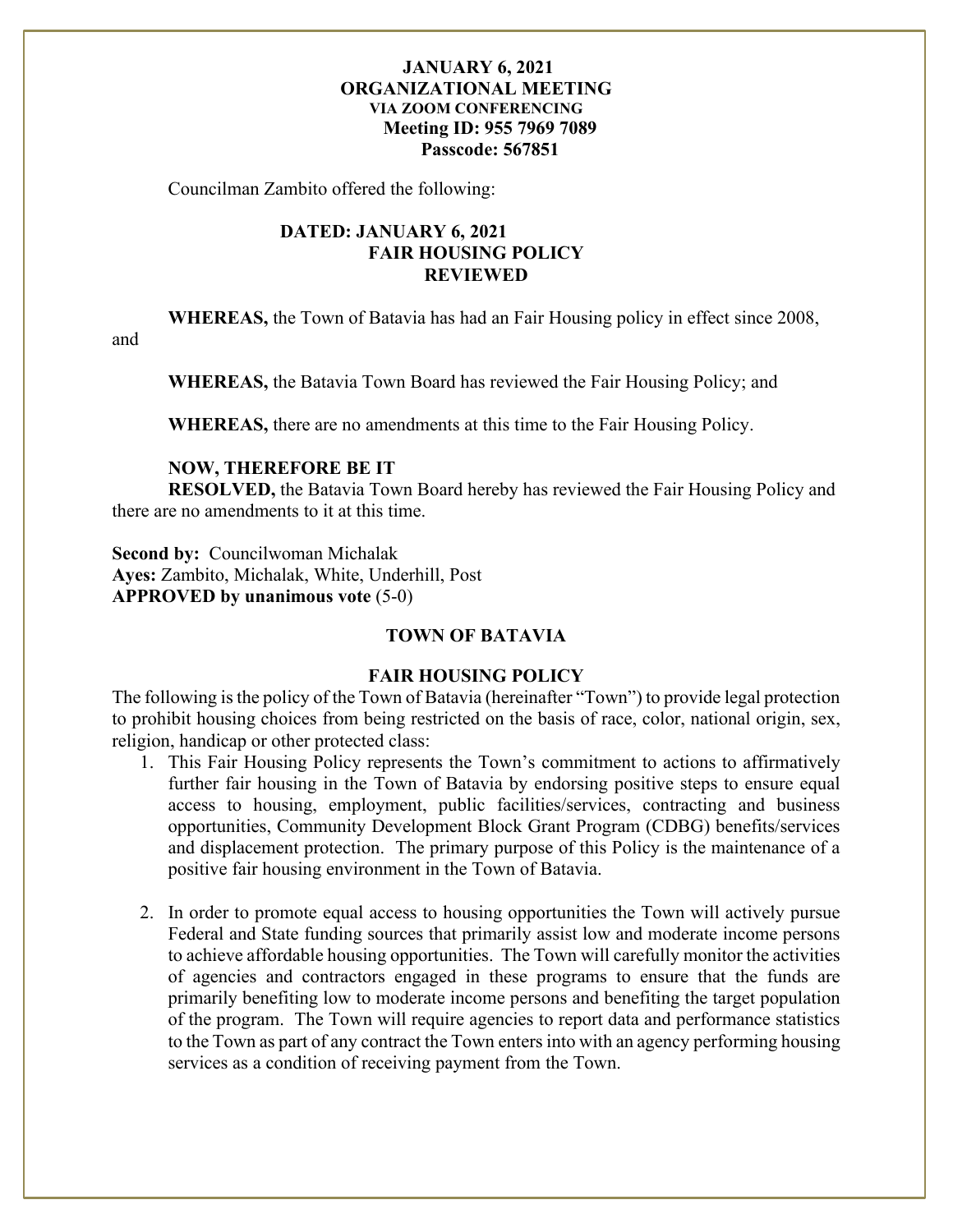- 3. The Town shall have a representative at meetings of the Genesee Region Housing Initiatives Committee to advocate for affirmatively furthering fair housing practices in the community and require that the Housing Initiatives Committee take affirmative steps to promote fair and equal access to housing, regardless of the type of grant.
- 4. The Town will require contractors and/or agencies who the Town contracts with to administer CDBG funded housing programs to:
	- A) Demonstrate they afford equal employment opportunities to all persons.
	- B) Take affirmative steps to ensure that all segments of the community regardless of economic, racial or ethnic status are informed of grant opportunities.
	- C) Demonstrate that their program benefits are not awarded in ways that discriminate.
	- D) Take affirmative steps to promote fair and equal housing.
	- E) In addition to equal access, affirmatively further fair housing and accessibility for persons with disabilities.